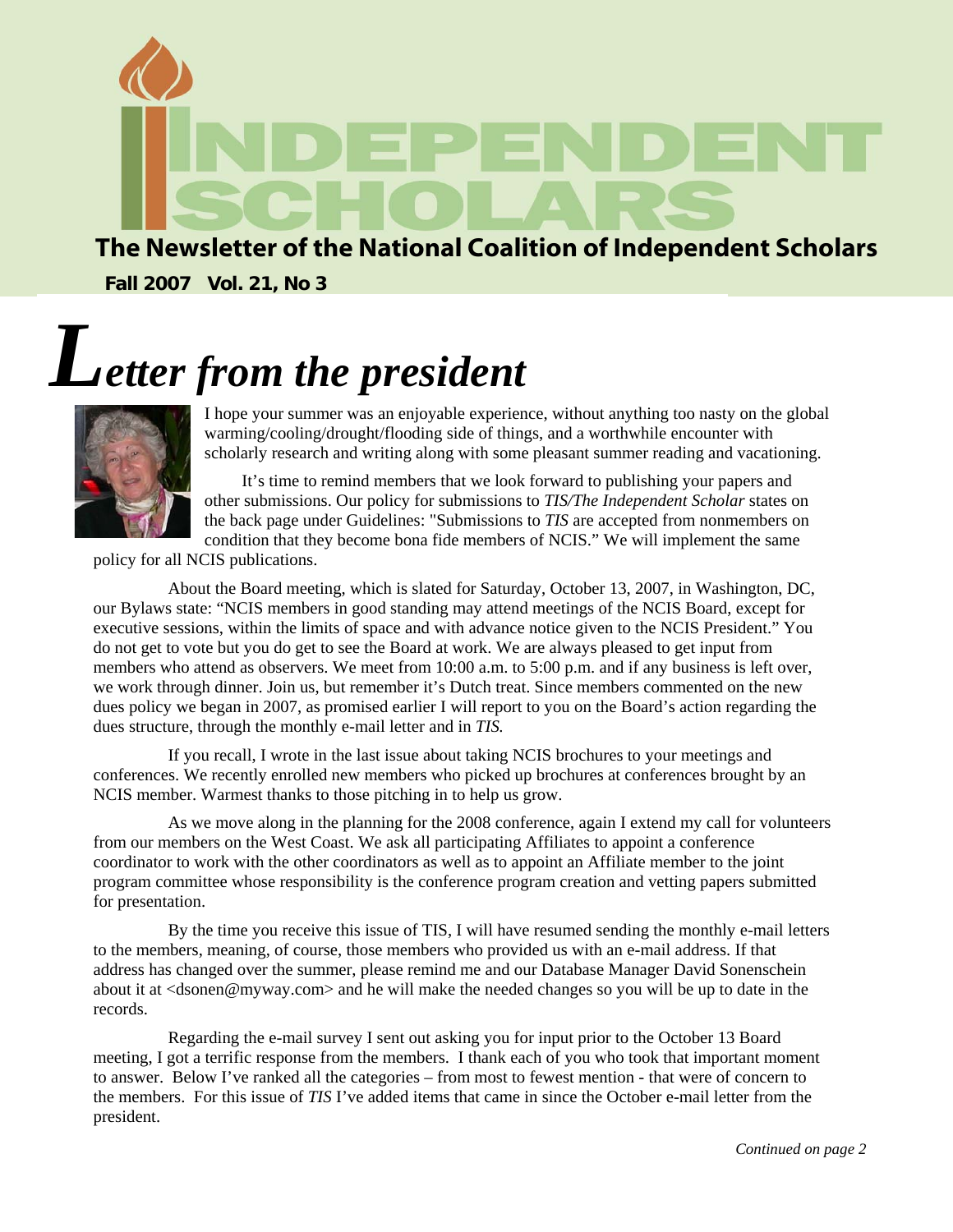- 1) Access to JSTOR, MUSE and other online databases. [This was far and away the issue of greatest concern.]
- 2) Access to brick & mortar research libraries. [This was a close second to the need for online access.]
- 3) More grants information.
- 4) Increased status/recognition/credibility for independent scholars.
- 5) Networking.
- 6) Teaching opportunities; publishing/publisher/agent information; letters of reference; online Member Directory. [Equally ranked.]
- 7) Willing members to critique drafts of works in progress (including for pay); more members with math, computer sciences and physics backgrounds; lobbying for independent scholars; change in dues structure; participation in NCIS; discussion forums/member ListServ; website; CFPs; tax tips; community contact with independent scholars; inspiring ideas from other scholars; help in getting published in peerreviewed journals in a member's discipline; membership photo ID card (to be used for access to institutional/academic libraries). [Equally ranked.]

If you haven't responded, I'll be happy to add your concerns when you can get back to me, anytime you want. Remember, the query is: *What do you want and/or need from NCIS as a member?* 

At the end of July I received an e-mail from new Board member Ellen Gilbert recommending a metasearch website. I went to *viaLibri* – Resources for Bibliophiles at <www.vialibri.net/> and searched one of the links for images. I was amazed that *picsearch* had almost twice the number of images of Yahoo and Google combined. Using *picsearch* I authenticated a number of artists and their artwork, which I added to the iconography I am preparing for publication. The message? If you come across a really terrific search tool or database, send the information to editor Linda Lucas to publish in *TIS*, at <linda-lucas@charter.net>, and to our in-house Internet/Web guru David Sonenschein, at <dsonen@myway.com>, and help your fellow members with an invaluable search tool. I am the very happy recipient of this aid to my research. I hope in the future we can add the links you submit to our own website.

> *Janet Wasserman*  [<mae08ben02@aol.com>](mailto:mae08ben02@aol.com)

## In this issue…

- **3** Letters to the Editor
- **3** NCIS Website Update *By Tom Snyder*
- **4** You, Too, Can Write Book Reviews *Reprint of article By Karen Reeds*

l.

- **5** Book Reviews:
	- *Goddess and God: A Holy Tension in the First Christian Centuries*
	- *Ten Dollars in my Pocket: The American Education of a Holocaust Survivor: A Memoir in Documents*
	- *Artists' Estates: Reputations in Trust*
- **8** Art of Biography, Part 2 *By Mahala Yates Stripling*
- **11** Reflections on 2006 NCIS **Conference** *By Hugh Lindsay*
- **12** Indy Times *By Mahala Yates Stripling*
- **12** *Ma's Lemon Rind By Lily Prigioniero*
- 13 New Member Profiles
- **16** NCIS Staffing Changes
- **17** Misc. 'Minders, Musings

#### The Independent Scholar is the quarterly newsletter of the

National Coalition of Independent Scholars P.O. Box 838 Saint Helena, CA 94574

Phone: 415-518-1089 Fax: 707-967-0339 Web: www.NCIS.org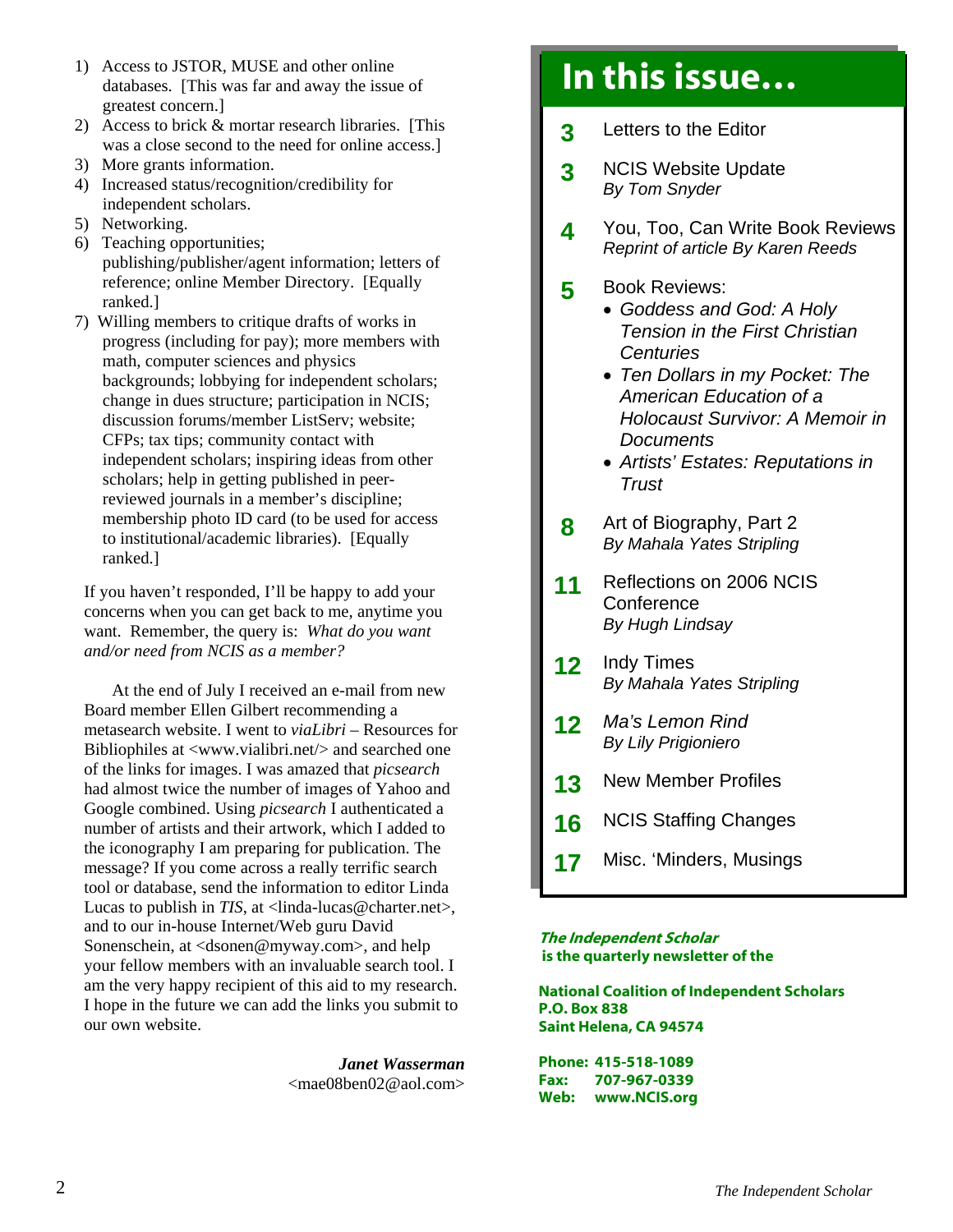# **What we hear from our members. . .**

Opinions expressed by contributors may or may not reflect the opinion of the editor, NCIS, and/or *The Independent Scholar.*

To the Editor:

I have some complaints about the overly-long essay you published ("JSTOR: Scholarly Journal Archive or Digital Clister?", Summer 2007, by Christopher Barden). The tone is rather over the top.

AND - as I just emailed Mr. Barden - he could have free access to JSTOR through the San Francisco Public Library at no charge. Any California resident can obtain a free card at any San Francisco Public Library branch, and thereby have free access to JSTOR as well as many other online resources. Many other public library systems would do the same, even if his own San Mateo County system doesn't.

I wish someone had put an after note to the essay as it appeared in TIS.

Ellen Huppert San Francisco

Editor's note: *Members and readers, what is it like for library access in your community? Send your comments to [<linda-lucas@charter.net>.](mailto:linda-lucas@charter.net)* 

# **NCIS website update**

Excerpt from letter to the Board from Tom Snyder

Dear Members of the NCIS Board of Directors,



You know that we have been working to modernize the NCIS website, having hired a professional design team for the purpose. NCIS was given a generous grant by Dr. Wosk for this purpose.

My aim is to have the home page, and I hope, at least some functionality up and running by the time of our Board meeting. The website will ultimately offer all that we expect from a website these days: pleasant graphics, online membership renewal, member-only pages for *The Independent Scholar* and Membership Directory, archived issues of *TIS*--the works.

This in no way means that we will stop providing service for our "hard-copy-only" members; but we must present a web presence that will appeal to the Internet-savvy younger generation of scholars, who are NCIS's future.

All the best, Tom

Editor's note: With this issue of TIS, we are unveiling the new logo that will be anchoring the home page on our new website. Watch for our revamped website – coming soon!

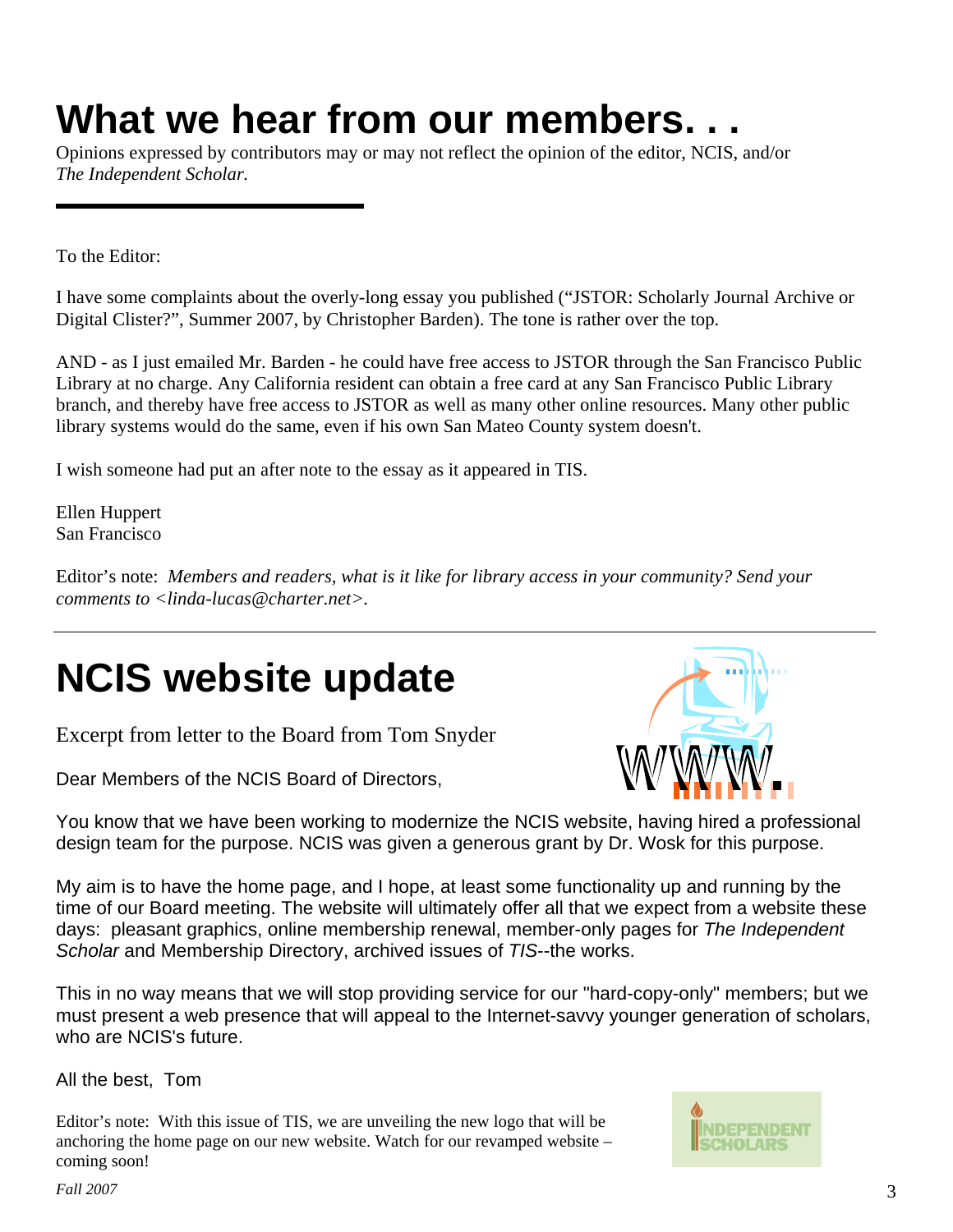# **You, too, can write book reviews**

Editor's note: *This article first appeared in The Independent Scholar, vol. 12, no. 3, Summer 1998, p. 2. Keeping Your Hand In: Write Book Reviews, by Karen Reeds.* 

You want to keep up with your field, contribute to the discipline, maintain some sort of scholarly name for yourself. But your day job makes it impossible to do library research. You can only afford to subscribe to one or two journals, buy a few books, maybe attend one day of a meeting if it's close by and on a weekend. Your time is split up in pieces too small to do sustained thinking and writing.

Those frustrations are all too familiar, yet--to claim your identity as a scholar--you have to find ways to keep a hand in your field. For me, reviewing books has served that end.

Every book review editor is desperate for reliable and succinct reviewers. Despite the very real problems of academic presses, scholarly books continue to be published and to pile up on the shelves of scholarly journals. So, don't feel shy about asking book review editors to add you to their list of potential reviewers. Tell your

friends to mention you as a potential reviewer when they have to turn down a book review request. Book review editors for new journals will be especially happy to enlist you. Don't forget scholarly listserves on the Internet and newsletters of learned societies as publishers of book reviews that reach unexpectedly wide audiences.

Make sure the editors know how to reach you easily (phone, fax, email, mailing addresses) and where to send the books. List the fields you know reasonably well from your own training, research, or teaching. Volunteer to review books in any language you read fairly fluently (but ask for extra time to do the review if the book is not in your native tongue). Ask for the journal's guidelines for reviewers and for a copy of a recent issue to see the length, range, and character of the reviews.

If you covet a book you've seen announced, don't hesitate to propose a review to a journal. A good bet is to approach one that might not be on the publisher's priority review list for the book but is nonetheless

Every book review editor is desperate for reliable and succinct reviewers.

appropriate for the book. Be forthright to the editor about possible conflicts of interest on a particular book.

Once you have a book to review, keep in mind that you are now the surrogate for all the journal's readers. They want to know whether to invest their own money in the book, spend their time reading it, assign it to students, recommend it for library purchase, or send their own manuscript to that publisher. At the minimum, you have to sketch the scope of the book, define its audience, distill its argument, explain its point of view, comment on its methodology, and assess its strengths and weaknesses—all within the word limit imposed by the

editor.

Be kind: invective wastes words and says more about you than about the demerits of the book. More pragmatically, the author of the book you once damned might end up the anonymous reviewer of your article, grant proposal, book prospectus.

The fun comes in making the review memorable, even to casual readers. Grab their attention in the first line with a telling detail, a juicy anecdote, a thought-provoking question, a striking turn of phrase. In effect, you turn the review into a tiny feature story. And add value. Use your own special knowledge to give readers (and the author) something they will not find in the book itself but will enhance their understanding of the work and the field. The review can thus become a forum to try out your own ideas without the effort of a full-scale article.

Is it worth it? As a rule, you aren't paid, but you do get to keep the book--and its content sticks with you forever. That seems pretty good return for 500 well-chosen words.

Finally, when you sign your review, use National Coalition of Independent Scholars as your affiliation. It's good advertising for all of us.

#### Karen Reeds, PhD, FLS

Princeton Research Forum/National Coalition of Independent Scholars [<karen.reeds@verizon.net>](mailto:karen.reeds@verizon.net) 609--279-9420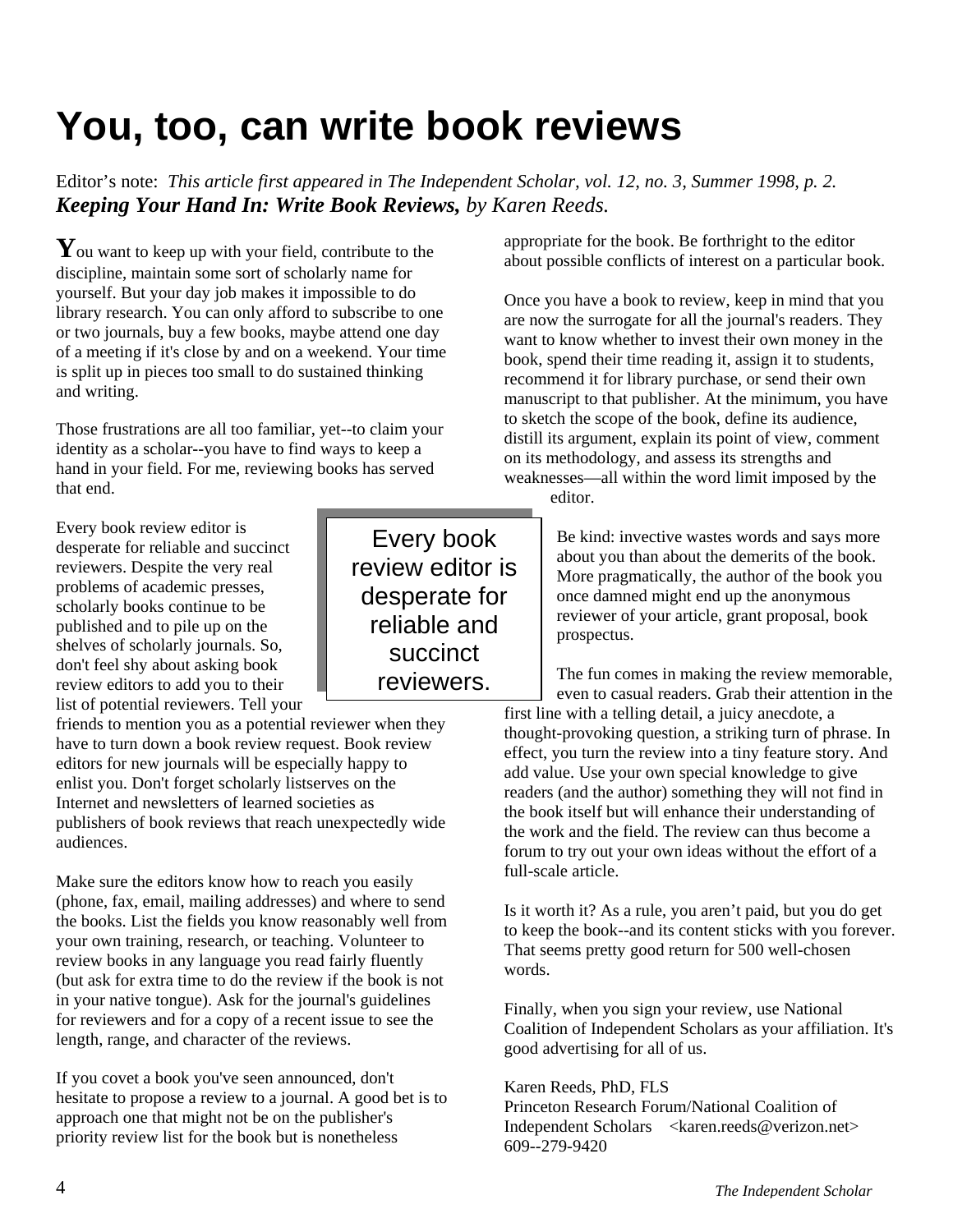# **BOOK FOULOUS**

## *Goddess and God: A Holy Tension in the First Christian Centuries*  By Valerie Abrahamsen

Warren Center, PA: Marco Polo Monographs (MPM 10), Shangri-La Publications, 2006.

 $\boldsymbol{\Theta}$ 

## Reviewed by Yvonne Groseil

Valerie Abrahamsen has written a scholarly study of the evidence for persistence of female deity worship and ritual into the early Christian era and to the present day in some locations. The Goddess, the central deity of pre-historic Mediterranean, Eastern Europe, Middle East and northern Africa communities, believed to rule over the earth and nature and connecting humans closely with the natural processes of harvest, birth, and death, was displaced by the ascendancy of the male God of the monotheistic Judeo-Christian religion. Abrahamsen argues, however, that the influence of the Goddess tradition was not eliminated but merely suppressed and that it has much to offer modern people in a world increasingly destructive of the environment.

Interest in the Goddess is relatively recent, sparked by Marija Gimbutas's original research into the archeology of pre-Bronze Age religions of Europe, which was first published in the US in 1974. Gimbutas's work became a resource for feminists who wanted to integrate their woman-centered philosophies with the Judeo-Christian heritage with new forms of liturgy and ritual. Abrahamsen's work supports for that effort as she carefully analyzes archaeology, symbolism, myth and traditions, as well as canonical, non-canonical, and Gnostic writings of the early Christian era for the persistence of the earlier Goddess tradition. The Roman Catacombs, Corinth and Philippi, central locations of early Christian church development, receive special attention in this study.

*Goddess and God* is thoroughly documented with references to the scholarly literature and presents a cogent argument for the existence of strong traces of Goddess worship into the Christian era. In addition, the book is an impassioned plea by the author for modern Christians to restore contact with the Goddess in order to revitalize their religious experience and deepen their practice by including our human relation with the earth and nature as part of our worship of the divine.

> While Abrahamsen's description of the Goddess tradition is extremely detailed, her references to "Christianity" are overly general and weaken her inclusive goal. Some denominations have recognized the spiritual content of new liturgy and ritual honoring the Goddess. But these efforts have also provoked harsh criticism from some clergy and laypeople. Christianity today ranges from liberal Protestant

churches that permit, even welcome, such experimentation as revitalizing, to conservative and fundamentalist denominations that insist on literal interpretation of the Bible. In addition, there are religions, such as the Roman Catholic, which do not welcome lay initiative in ritual. Therefore, *Goddess and God* is more likely to encourage those who are already engaged in the process of creating natureaffirming worship forms than it is to open the way to recovery of the female deity in denominations less receptive to such re-thinking of theology and worship.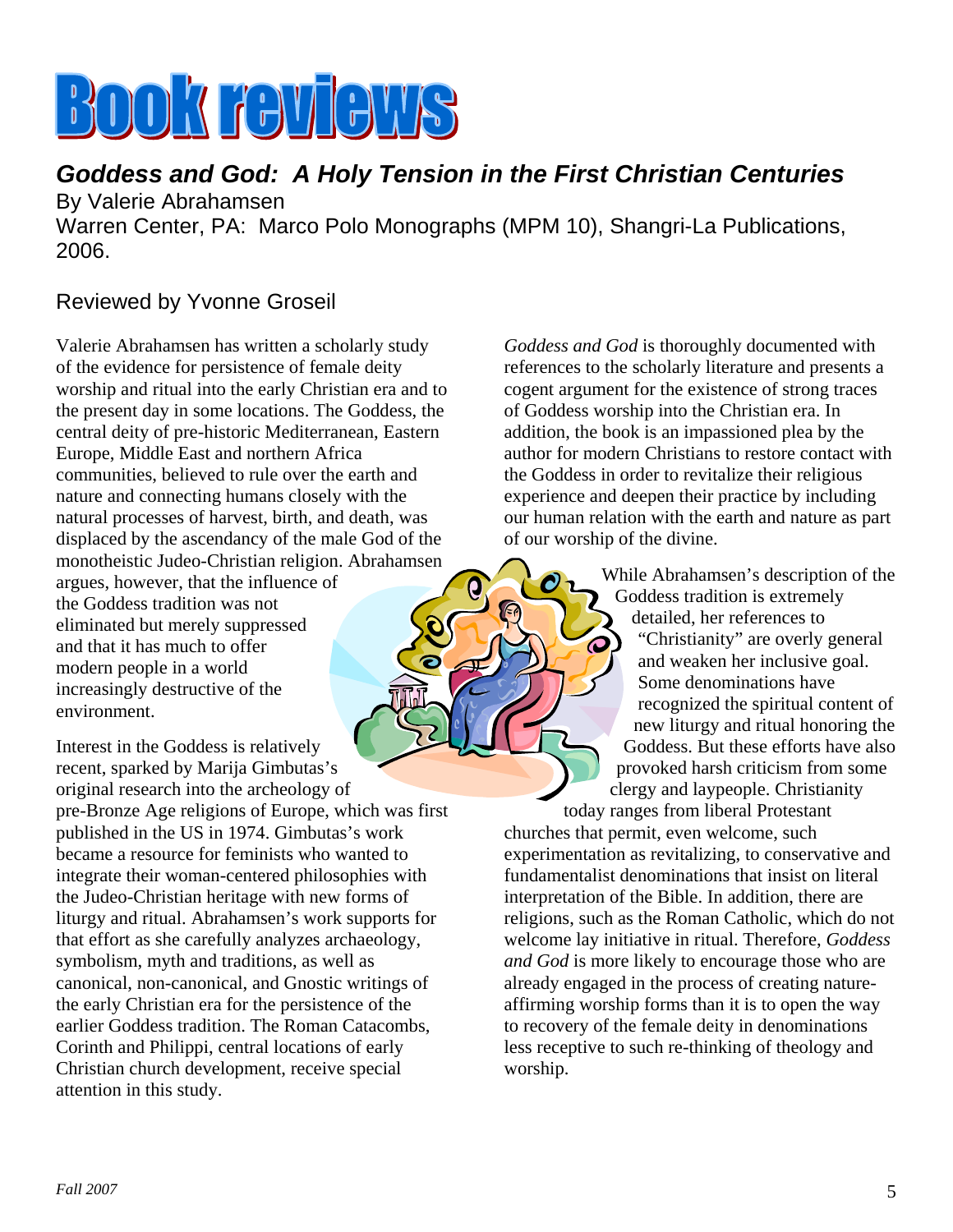## *Ten Dollars in my Pocket: the American Education of a Holocaust Survivor: A Memoir in Documents*

By Elizabeth Trahan Peter Lang Publisher, 2006.

## Reviewed by Rhoda Lewin

Elizabeth "Liz" Trahan decided to write her history so her children and grandchildren would know how she became the person they know today. It includes some memories she wrote down, especially when she was suffering from depression, and at one time even considered suicide, and long-forgotten details from an old diary, but most of it is letters written- but not always mailed--to her best friend, Trudi, in Vienna.

Born in Berlin in 1924, Liz Welt lived in Czechoslovakia 1929-1939, then in Vienna, where she had a "nightmarish Holocaust adolescence," but began reading English-language books and writing down every word she didn't know. In 1947 she

came to America, "the land of opportunities." She had only \$10, but the American Refugee Committee found her a job and a furnished bedroom--in a building with only one

bathroom per floor! She passed the entrance exam at Hunter College, and received a scholarship so she could become a full-time student in composition, literature, American history, psychology, and public speaking. Later she garnered scholarships and free housing, often with faculty in exchange for housework or baby-sitting, while earning B.A., M.A., and Ph.D. degrees at Sarah Lawrence, Cornell, and Yale.

And now she had her first of many "real boyfriends." He was also Viennese, and had been imprisoned in 1938, but escaped and hid until the war ended. She also now began writing, and her first short story, "The Day of Atonement," was published in Opinion, a Jewish magazine, in October 1948. She loved to travel and visit historic sites, and returned to England in 1948 to visit Aunt Jenny, who had left Vienna in 1939 to become a nanny in England. Then, on her way home, she read about Sarah Lawrence College in an airplane magazine, and applied for and received a

## *In 1947, she came to America, the land of opportunities. She had only \$10…*

scholarship, plus free room and board as a professor's baby-sitter.

She had expected that at such an expensive college, everyone would be serious about schoolwork--but she learned new English words like "necking," "smooching," and "making out." She had many boyfriends, but one love affair ended when she met her lover's wife, and after she broke up with another long-time boyfriend, she tore up the "fan letter" he sent when her first book, her Holocaust memoir, was published, saying he'd read her book "with great pleasure!"

Then she was accepted at Cornell, where she was a

Teaching Assistant in German, and edited a "Survey of Russian Literature." When Yale accepted her as a Ph.D. candidate and T.A., with a fellowship in Comparative Literature, she moved into a co-op house, went camping with

friends, visited Jackson Hole and Yellowstone and Old Faithful, and in August, 1954, as her second year at Yale began and her salary doubled, she experienced severe depression, and realized that she had to "find" and live with herself, and learn to live with others and without others, and found three antidotes to her depression and emotional problems: (1) relax, (2) find a few good friends, and, (3) do work you enjoy.

The following summer she visited her aging father and friend Trudi in Vienna, and found a teaching job at University of Massachusetts. Austria seemed "back to normal," beautiful, and enticing, but it was still anti-Semitic, so she decided home was now America. And as the years passed, she taught at the Universities of Massachusetts and Pittsburgh, the Monterey Institute of International Studies (where she founded their famous School of Translation and Interpretation and received an honorary doctorate), and at Amherst College, until she retired in 1993.

…relax, find a few good friends, do work you enjoy…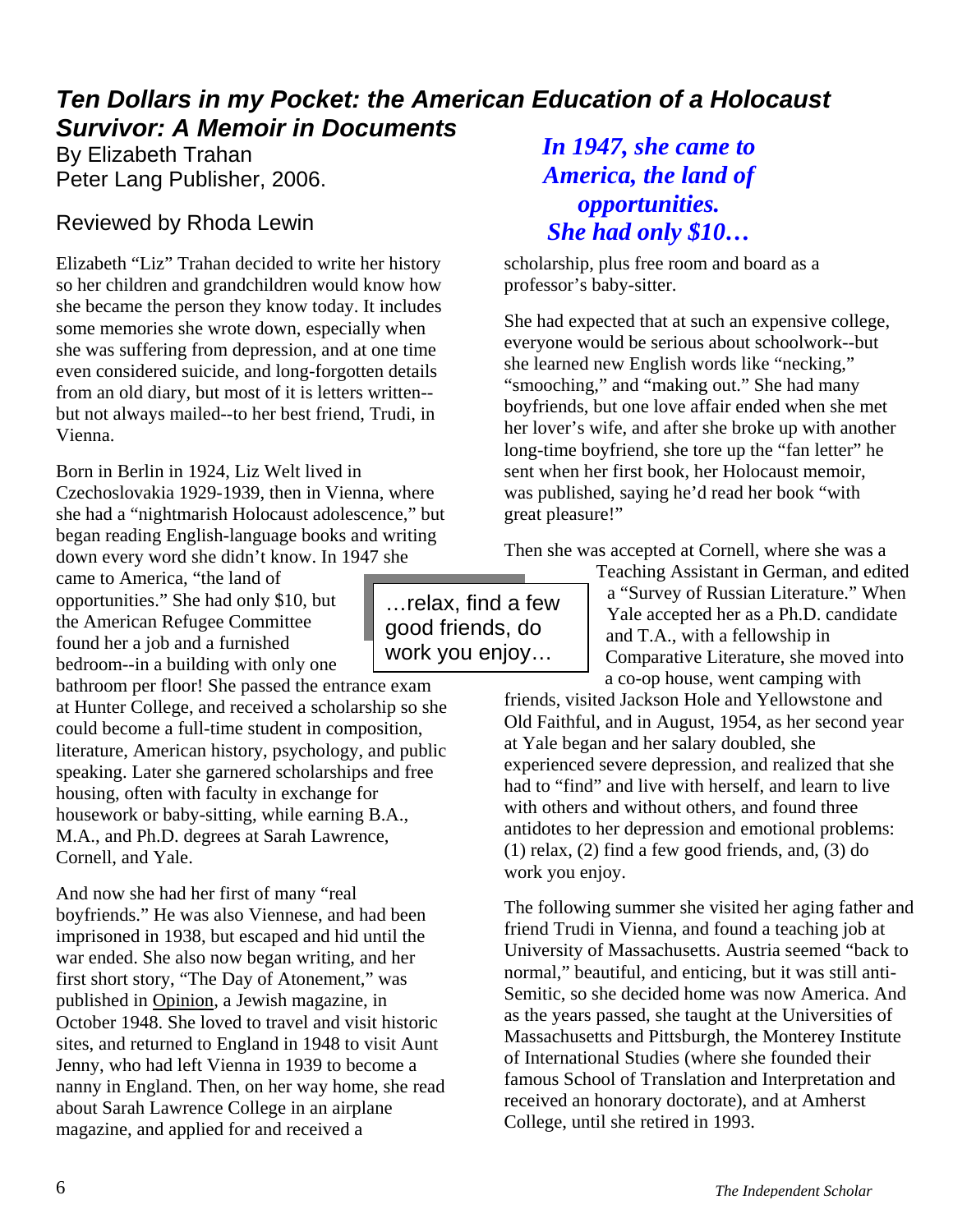

## *Artists' Estates: Reputations in Trust*

Magda Salvesen and Diane Cousineau, eds. New Brunswick, New Jersey: Rutgers University Press, 2005.

## Reviewed by Ann Lee Morgan

With no expectation of becoming involved in the administration of any artist's estate, I wondered whether this book would hold much of interest. It does. *Artists' Estates* illuminates recent American artists' personal lives, studio practices, and posthumous reputations, while also providing insights into the mechanisms by which contemporary artists acquire prestige, wealth, and, ultimately, historical recognition. The volume should be required reading for all artists (and their families) long before their demise seems imminent. Careful planning, clear instructions, and meticulous records will prove invaluable not only to administering estates but to securing artistic legacies.

Independent scholar Magda Salvesen, widow of painter Jon Schueler, came to this book through personal experience. As she recounts in the introduction, she was left with her husband's artistic legacy at his death in 1992. She began talking with other heirs in an effort to answer her own questions about the personal and financial questions she faced. Soon she realized that their varied experiences might be helpful to others facing similar quandaries. Over a period of several years beginning in the mid-1990s, she recorded the interviews that constitute the core of this book. Conversations with gallery principals, directors of artists' foundations, and other art professionals amplify the record.

Interviews have obviously been skillfully edited to eliminate digressions, hesitancies, and other conversational awkwardnesses. Brief but carefully assembled biographies of both the artist under consideration and the person being interviewed precede each interview. Well-chosen photographs of artist and interviewee nearly always appear, and most selections include at least one image of the artist's work. Updates on significant developments since interviews took place follow many, and most also offer a bibliography of two or three sources on the artist. Diane Cousineau assisted with editorial tasks and wrote brief introductions to each of the nine chapters that group interviews thematically.

Although useful, well-constructed, scholarly, and personally engaging, this reference by no means will suffice to inform readers completely about the legal and financial questions concerning artists' estates. Despite survivors' emotional attachments to the work they hope to preserve and advance, the Internal Revenue Code lurks behind nearly every word in this book. No doubt, the technical complexities bearing on fiduciary questions dissuaded Ms. Salvesen from undertaking even the briefest evaluation of varied approaches mentioned in the interviews. However, a short, annotated bibliography of additional reading could have been helpful. *Art Law: The Guide for Collectors, Investors, Dealers, and Artists* by Ralph E. Lerner (an art law specialist who appears among the interviewees) and Judith Bresler might serve as introductory guidance.

Blue chip, well-recognized names whose estates are examined in this volume include such artists as Roy Lichtenstein, Milton Avery, David Smith, and Adolph Gottlieb. However, a majority of the interviews relate to critically well-regarded but less financially successful artists. These cases prove telling for what they reveal about the paths to public renown and the difficulties that can be visited upon heirs who struggle to enhance the artistic reputations of loved ones. Ms. Salvesen purposely avoids "those sad and grim stories" of "the many examples of artists whose work may not have the good luck to be collected and promoted by a responsible dealer when the family steps away" (p. xiii). What is not here thus reinforces the book's overall emphasis on preparation, persistence, and professional assistance in cementing a creative legacy.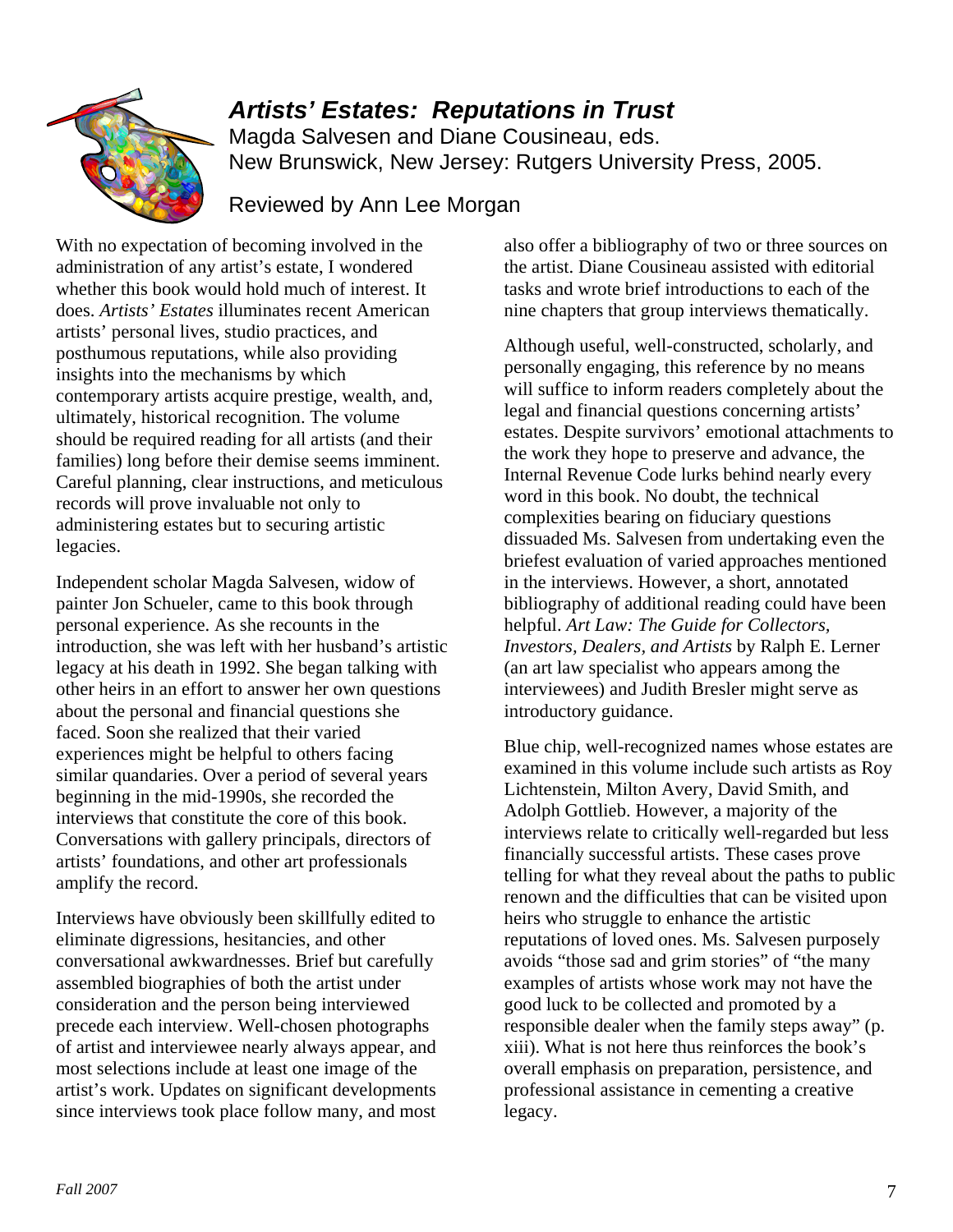# **The Art of Biography, Part 2**



*By Mahala Yates Stripling*  **<DrRhetoric@aol.com>** 

**Editor's Note:** *This is the second of a six-part series that derives from Stripling's talks showing her step-by-step process researching and writing a biography. It concludes with its publication. To those N CIS members who are thinking of writing a biography, this series offers sound guidelines. To those in the midst of writing one, as this series unfolds over the next two years, I ask that you send your comments and* 

*questions either to the series contributor, Mahala Yates Stripling, at < [DrRhetoric@aol.com](mailto:DrRhetoric@aol.com)> or, if you wish them to be considered as a Letter to the Editor, to Linda Lucas at <[linda-lucas@charter.net](mailto:linda-lucas@charter.net)>.*

### **II. Focus and Forward**

More people read biography than any other kind of genre. The biography you are currently engrossed in tells something about who you are. And, if you are writing a biography—and you are what you think about all day—your biographical subject has impacted your life. [*Tell me whose life you read. Tell me who haunts you; I will tell you who you are—*André Breton, *Nadja*.] For these reasons, I am grateful to say my subject is not Jack the Ripper, Son of Sam, or Saddam Hussein, but rather he's a friendly genius named Richard Selzer (b. 1928). Nearly an octogenarian, he's witty, kind, and generous. A former surgeon turned author, he's taught me a great deal about medicine and literature—and its history. But way beyond contributing to the end product of my biography, he has personally enriched my life.

## **Get a foothold**

The importance of getting an early foothold is shown in this story the famous biographer Richard Ellmann told his friend, Richard Selzer. "After the huge success of his *James Joyce* (1959)*,* Dick Ellmann was casting about for another biographical subject and decided upon Ezra Pound. He wrote to Pound who was then living in Rapallo, Italy, after his release from St. Elizabeth's. By that time, Pound had fallen silent and refused to utter a single word. Dick had broached the subject of a "Life." Pound had read *Joyce,* and Dick further blandished him with a small volume of his essays. Pound sent word for him to come, as Dick had requested. When he

arrived at the house in Rapallo, Pound's old mistress Olga Rudge let him in and went upstairs to get Ezra Pound who did come down, sat in the room with Dick, but never uttered a word. After a while, he went back upstairs. Dick knew then that it would be impossible. That was when he decided to write his biography of Oscar Wilde (1988; [he worked 20 years on this!]."

After my tentative first meeting with Selzer, I was fortunate to get his quick turnabout. I see him at least once a year in person, and he always gives me the names of people to call. Of these suggested interviewees, he opens the door, telling them, "Give her the whole unvarnished truth, warts and all." He responds to my direct questions promptly via email. At times his entertaining and informative answers catapult me off into another area of interest, such as when I learned recently that in the 1970s he befriended and corresponded with John Irving and Erich Segal.

Travel has been a part of this work. First, I visited his beloved homeland, Troy, New York, on the mighty Hudson River and talked with his childhood and high school friends, whom he had given a heads-up on. Second, I shadowed Selzer around the Yale University campus where during his fifty years in New Haven he has acquired a retinue of disciples, many of whom I interviewed. Third, I met him as he traveled around the country to speak at Stanford University, the University of Colorado in Denver, and the University of Texas— Southwestern Medical Center in Dallas where I recorded his words, observed his deeds, and interviewed others. Officially into the project for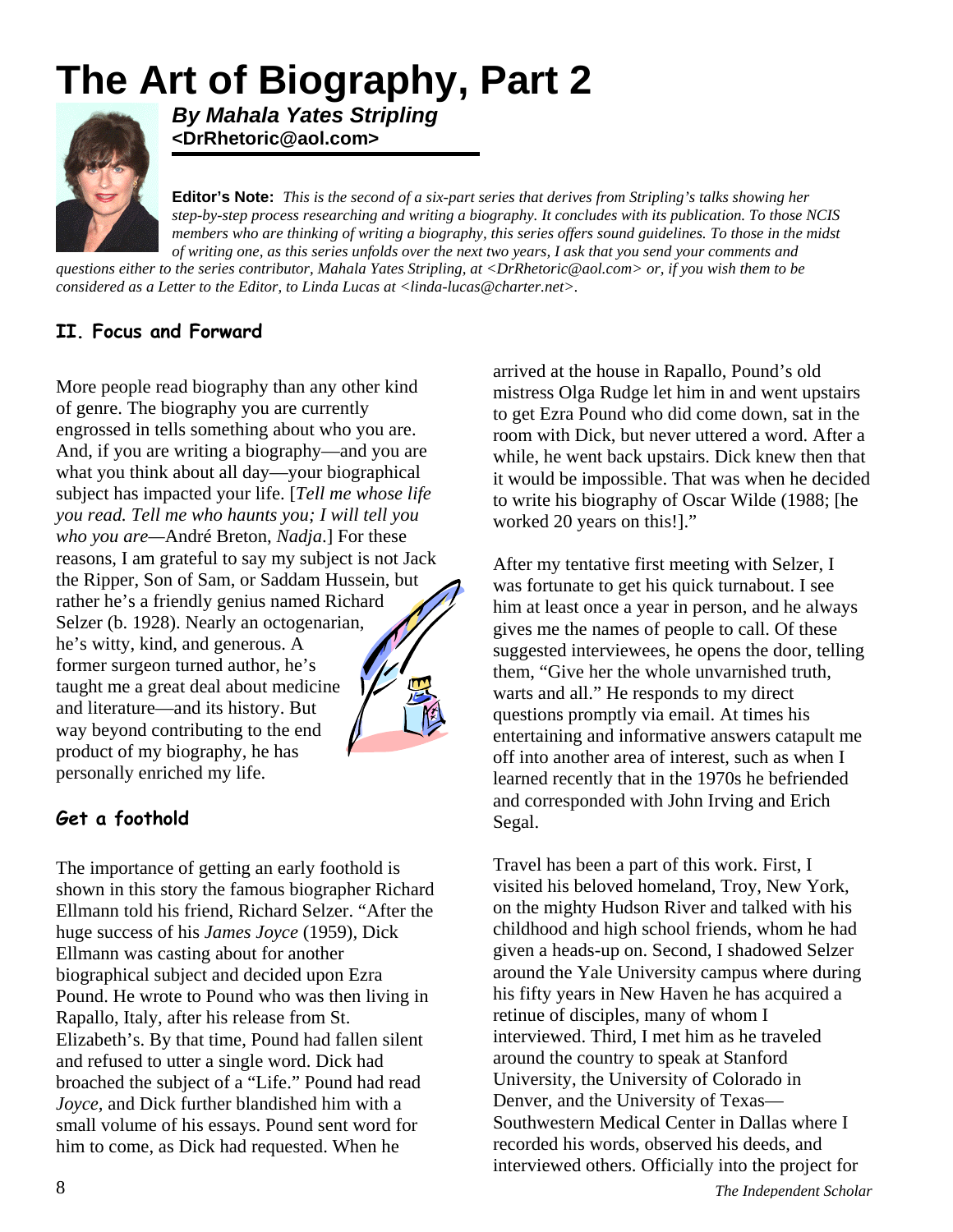a decade now, I find my subject a wise choice as I recognize his broad and lasting humanistic contributions not only to the education and practice of medicine but to all readers (we are all patients). For this reason, his eleven books, beginning in 1974, have never been out of print.

#### **To be or not to be authorized**

In some cases having the subject's or family's signed consent to write a biography (indicating free and open access) can lead to grants. However, I took another path. While I have received Dr. Selzer's full cooperation, this is not an authorized biography in the sense that he will read and approve the pre-publication manuscript. This subject came up between us only within one context: he understood my need not to be bound by his perspective alone but rather, after considering all alternative viewpoints and additional facts, to give my audience at large the bigger story. This involved considerable trust on his part, and, more specifically, a confidence in me that I complete this task showing tact, truthfulness, judgment, and the flexibility to deal creatively with unexpected issues. On my part, I must fulfill his only requisite that he not lose the affection of his readers. This said, he would be embarrassed by "a puff."

#### **Wear many hats**

I wear many hats as a biographer: first and foremost, I'm a researcher, interviewer, and storyteller. I'm also an ethicist, psychologist, biblical scholar, and historian. I'm all of these and more. To give you an historical example, part of the art of biography is placing your subject within the broader cultural currents of the times. Therefore, I go back one hundred years to write about the hardscrabble life of Selzer's White Russian ancestors who emigrated to Ellis Island during the turn of the last century. Selzer, like Faulkner and Twain, has influences deeply rooted in his early life. In order to elucidate this, I have also researched the history of the Hudson Valley area—they are a "watery people"—and talked with many Trojans. A local person helps me immeasurably with photographs and clippings as well as verifying facts.

Bounty naturally flowed to me in the form of individuals who were interested in lending their expertise, advice and help; i.e., my team. They include a retired linguistic professor who helped zero in on genealogical research, a communication scholar who has read and commented on the manuscript-in-progress; an attorney who has advised me on intellectual property issues; and a journalist who has given me tips on interviewing practices. If you don't know something, ask someone who does!

#### **Know copyright law**

Facts and ideas are not copyrightable, only the unique expression of them. When in doubt, careful attributions are imperative. Footnotes keep you out of trouble. Know copyright law and get a fundamental understanding of fair use practices. See The *Chicago Manual of Style* (the  $15<sup>th</sup>$  edition is online). I also subscribe to and ask questions of experts in an online legal forum [\(listserv@cni.org\)](mailto:listserv@cni.org). One that comes to mind is, who owns the letters in the Selzer Archive? The action I took was to get the signed permission of my subject to use specific letters.

Another issue came up regarding the stories Selzer's tells, which, like Homer, he keeps alive through repeated tellings. Over the years, he told the same story to me and other interviewers on his surgical interpretation of Jonah and the Whale, which has appeared in several publications. An IP attorney explained to me that, even though an earlier interviewer might think she has copyright in this story—feeling ownership through "the sweat of the brow theory"—that only the aspects original to her publication are protected by copyright. To address this issue, in my acknowledgments I state explicitly: "Some of the stories Selzer told others he repeated to me—at times nearly verbatim. Unless otherwise attributed, the factual information in this biography comes from my personal interviews and letters or other primary documents."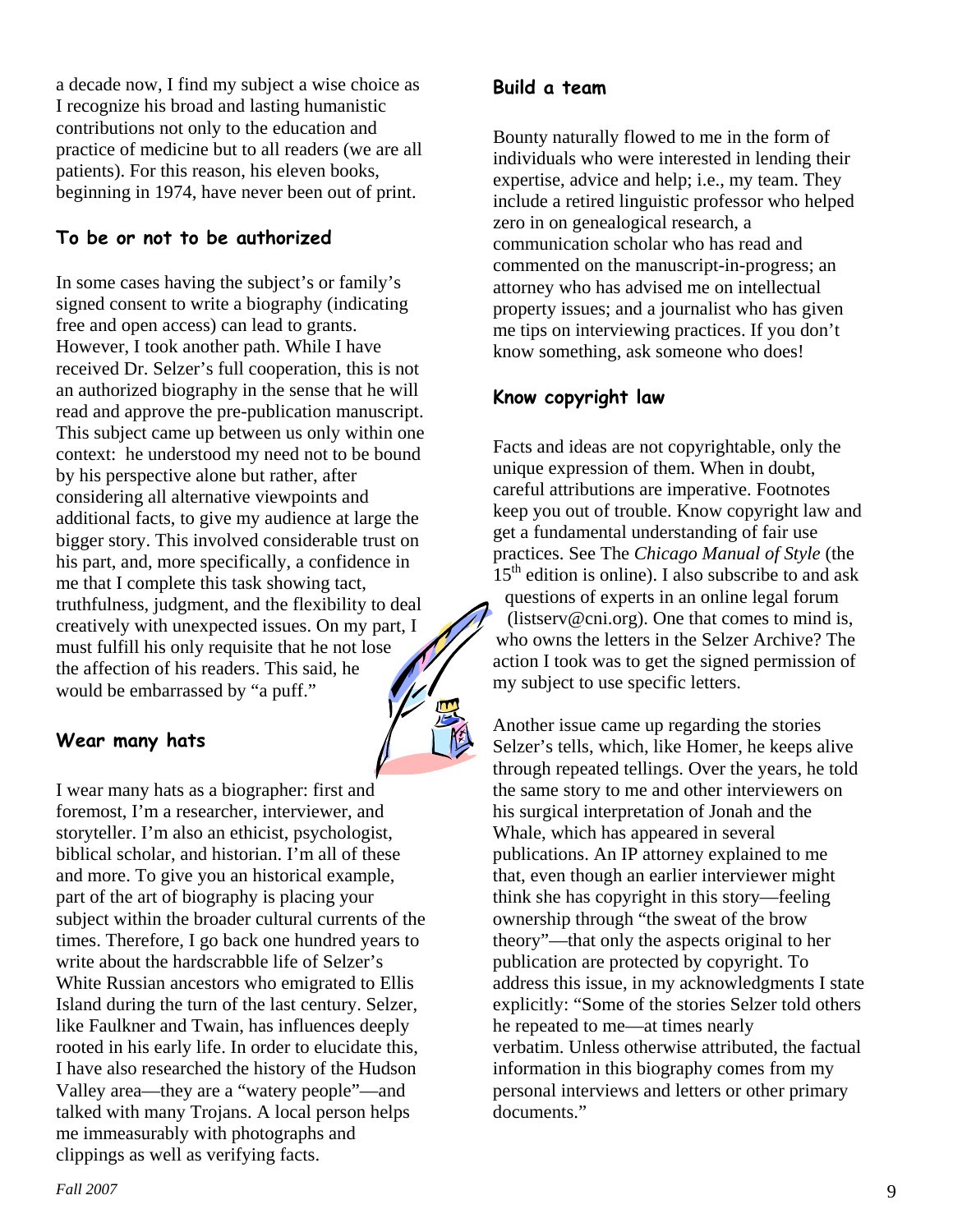### **Understand libel law**

Legal issues are a slippery slope that await you at every turn. To be grounded in basic libel law, read *The New York Times v. Sullivan* re public figures (freedom of the press v. malice of forethought). It answers how do you steer a course toward truthfulness and accuracy while avoiding the shoals and reefs of libel lawsuits? Libel case law may give you concrete answers to your specific dilemmas, but of particular concern is a subset of defamation law called "false light/invasion of privacy" that sets lower legal action standards. Rely on your publishing house to put its machinery behind you for a rigorous peer review. To avoid sandbagging, when you feel the hint of a problem, flag it for your readers.

There will be times that test your personal morality. Can you live with the consequences of disclosing intimate details on your subject's life that could hurt people who love and need him? In the end, the greatest challenge might be deciding to not write about everything you know. In a future expanded and edited version of your biography, such material might be more appropriate.

### **Test your product**

To get important feedback, I publish excerpts from my manuscript and send chapters to readers. Recently a Stanford Emeritus Medical Professor who was at Yale Medical School with Selzer in the 1950s, read an early chapter, and slightly corrected his quotations. In addition, he commented that it was "a wonderful recreation of the times." It's just what I wanted to hear.

### **Expect this next**

The creative art of biography (voice and style): set an overall tone that reflects your relationship to the subject; decide whether to put yourself in; create a feeling (pathos, empathy, pride) in telling historical events and stories; use parallels and examples.

#### **Here are tips**

- Build a bibliography
- Establish a chronology (events in the life of)
- Create a genealogy (use a program like Family Tree Maker)

© Mahala Yates Stripling 2007 First serial rights granted to *The Independent Scholar* (NCIS)

## **A note for visiting scholars**

Just a reminder that the NCIS president can write a Letter of Reference requesting a provisional status for a visiting scholar and for library and research collection access, including getting Inter Library Loans, in case you should need this service.

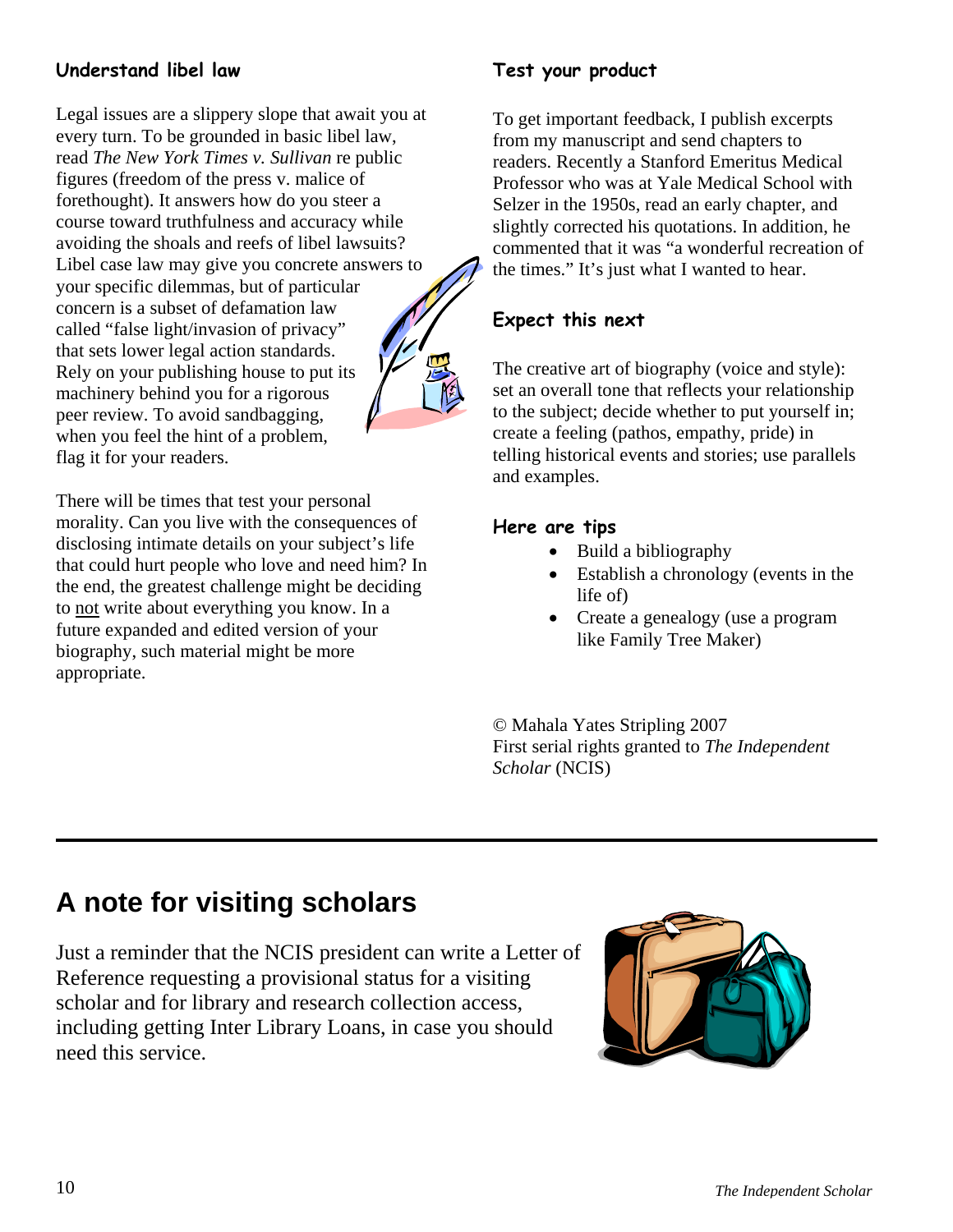# **Reflections on 2006 NCIS conference**

*Scholars Without Borders* - The Eighth Biennial Conference of the National Coalition of Independent Scholars Hosted by Princeton Research Forum - Princeton University June 16 – 18, 2006

Reflections by Hugh Lindsay Canadian Academy of Independent Scholars Vancouver, BC, Canada.



There's a lot more to a conference than the formal proceedings. Here are some reflections on the things I enjoyed during my few days in Princeton:

- Riding on a main line train from Newark Airport to Princeton Junction. Then transferring to the "Dinky Shuttle," a little train – complete with engineer and conductor – that goes to a station on the university campus.
- Two angels in an air-conditioned minivan on the hot evening I arrived. As I tried to find my way around the campus, they rescued me and took me and my luggage to where I should be.
- Being awakened by bird songs.
- Listening to presenters who were articulate, witty, and passionate about their subjects – and disciplined in meeting their 20-minute time limits.
- Participants who listened respectfully and asked excellent questions
- The dedication and resourcefulness of the independent scholars who produce scholarly work of great diversity and merit with limited funding and academic resources.
- Learning a new term "matrimonial fellowship" for the primary source of funds of some independent scholars.
- Walking down to the lake in the early morning cool to watch oarsmen at practice.
- Watching rabbits and birds and seeing a squirrel sprawled face down on a tree branch eating a slice of pizza.
- Zigzagging among and through buildings on a pedestrian friendly campus.
- Rhododendrons in flower in the Prospect Garden.
- The highlights tour of the University's Art Museum.
- Sitting in the cool darkness of the chapel listening to the organist practicing on a hot afternoon.
- The grand crescent of buildings including the Scully Hall where we stayed – embracing a sports field. Like a Nash terrace in England.
- The Two-fer pancake breakfast at PJs on Nassau Street.
- Buying a big can of beer in a liquor store to drink – legally – with my dinner in an unlicensed restaurant.
- Being reminded of the good side of the USA and Americans.
- Paying only \$250 US to the conference organizers for registration, two lunches, and three nights' accommodation.
- Meeting a delightful group of individuals who were friendly, hospitable, and fun to be with.
- The comfortable blend of early campus architecture – often deliberately oldfashioned – with fine modern buildings.
- The  $18<sup>th</sup>$  century feel of the town of Princeton. Some authentic old buildings, others tasteful replicas. All in harmony.
- The shade of hundreds of beautiful trees.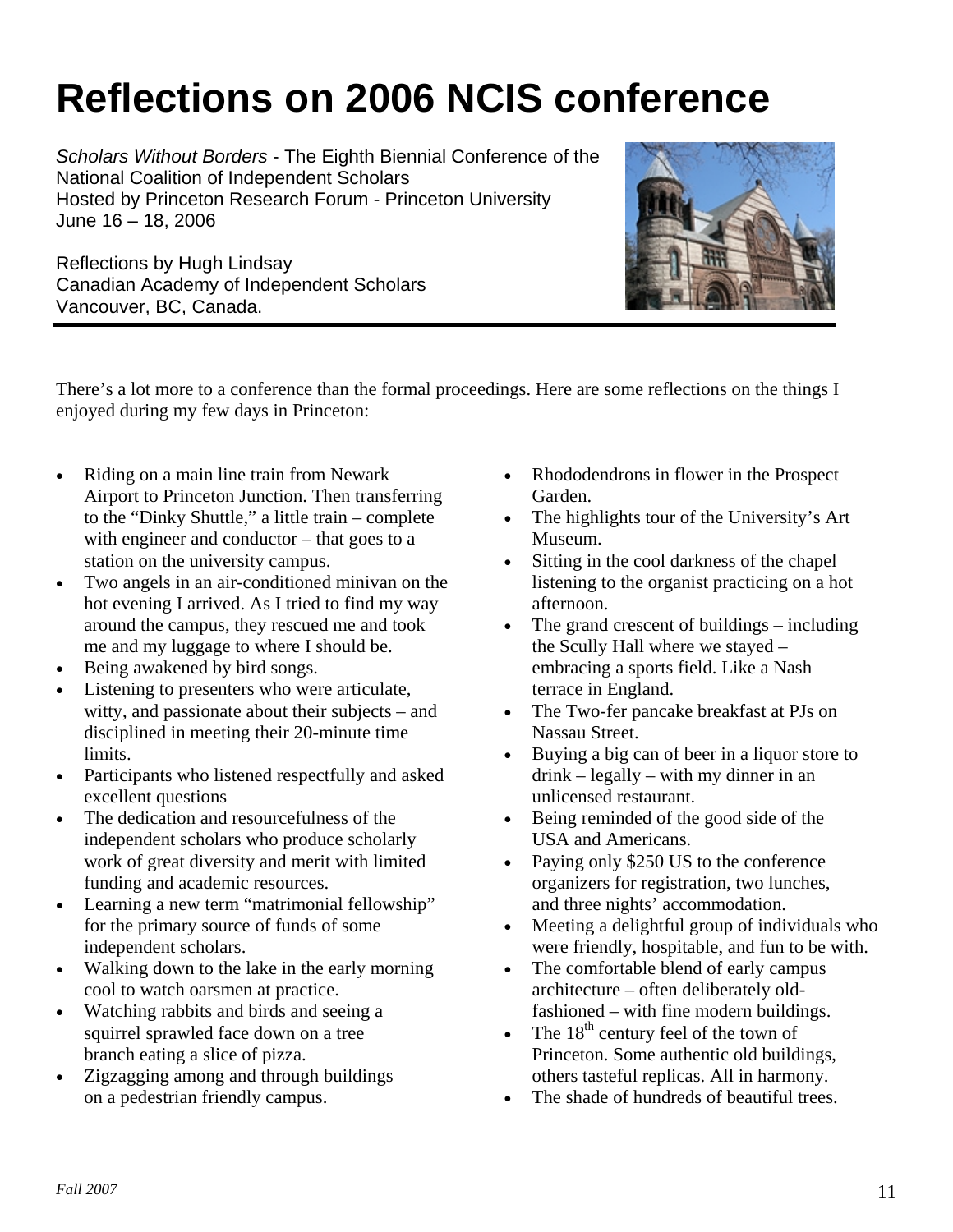## **Indy Times: Affiliate Liaison's Corner**



 *By Mahala Yates Stripling*

Indy Colleagues,

Because our affiliates are taking a summer newsletter break, this column is brief. For the next issue, please send your news to Mahala Yates Stripling, email: [<DrRhetoric@aol.com>](mailto:DrRhetoric@aol.com), or 5121 Sealands Lane, Ft. Worth, TX 76116.

#### **Meet the Mentor**

In the meantime, what are your thoughts on a "Meet the Mentor" session at the next annual conference? Its purpose would be to give early Indies a chance to breakfast with more advanced scholars to discuss their proposed or in-progress work. Mentors guide, encourage, support, and offer other help that gives a direct, positive benefit to another's success. Mentors would be assigned to individuals based on a common area of interest and their particular expertise. Looking at the directory, these might include American History, Biography, Literature, Medicine, Jewish Studies, Music, Religious Studies, Women's Studies, and many more. The mentee would provide a C.V. or a short biographical write-up before the meeting. There would be no additional fee for this session, but advance registration would be required. Information would be included in the annual meeting packet. Tell me what you think, please.

#### **Today's IT tip**

*A man has to live with himself, and he should see to it that he always has good company.*

**–** Charles Evans Hughes, jurist (1862-1948)

## **Ma's lemon rind**

By Lily Prigioniero

Because that day in Salvato when bombs had stopped and a path had been cleared through rubble and flesh, you found half a lemon squeezed dry and dusty and took it home to the center of the table – survived wood with survived children – and as you all split the rind contemplating a thousand dreams, chicken roasts in different times, the dusty grit of hunger and need pushed between everyone's teeth and into the very core

of your every thought and sacrifice.

Now as I sift through your things clearing off Pa's workbench in your double car garage and one-acre lot, I know that every rusty nail, reused and flattened to give us our keep, every scrap of wood and piece of cloth, left-over paint and unmarked paper, is saved – placed in little corners and larger drawers

so that all could fill that need to fill that vacant hole

to then be tossed in the garbage bin where life had been filled with everything because of the grit of that lemon skin.

Editor's note: *Originally from Michigan, Ms. Prigioniero has lived with her family in Tuscany for the past 24 years. She studied art conservation in Florence and then worked for ten years restoring some of Tuscany's most important frescos. For the past 11 years, she has been teaching fresco technique and art conservation to undergraduate students studying abroad, along with creative writing. She has just been awarded the Premio Selezione of the International literary prize "Archè" for her novel that she wrote directly in Italian (La Cena del Tacchino). Ms. Prigioniero tells us that Ma's Lemon Rind is somewhat autobiographical.*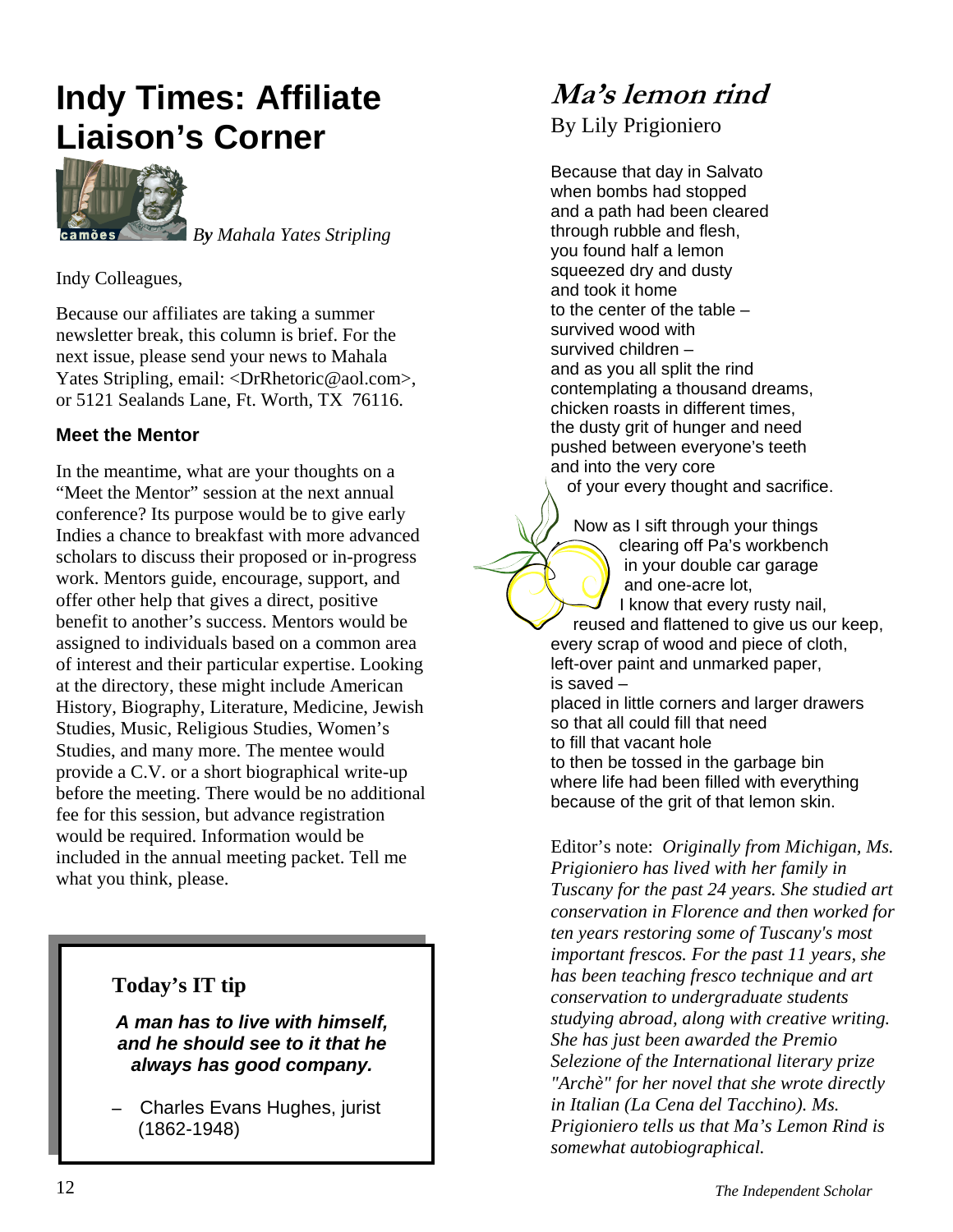# Welcome, new NEIS members!

## **MICHAEL W. ALBIN 5603 Ventnor Lane**

**Springfield, VA 22151 [michael.albin@verizon.net](mailto:michael.albin@verizon.net)**

Michael has two MAs from the University of Chicago, in international relations and in library science. His long-time research interests are the history of printing and publishing in the Middle East and the Islamic world, 18<sup>th</sup> century to the present. His fluency in Arabic and knowledge of Persian and Turkish have been especially important. This year he retired from the Library of Congress after more than thirty years in many assignments abroad, the longest of which was as field director of the LC's Cairo office.

#### **Publications**

"Printing," *Encyclopedia of the Qur'an,* vol.4, Leiden: Brill, 2005.

"The Islamic Book," *Blackwell Companion to the History of the Book*, Oxford: Blackwell, 2007.

Several articles incl. history of the Islamic book, libraries and Islamic prayer books in *Oxford Companion to the Book*, Oxford: Oxford University Press (forthcoming).

## **KATHIE CARLSON**

#### **P.O. Box 98 Kintnersville, PA 18930 [Doso81844@aol.com](mailto:Doso81844@aol.com)**

Kathie studied Jungian psychology extensively at the C.G. Jung Institute in New York City, has an M.A. in psychology from the New School for Social Research, also in NYC, and an undergraduate degree in psychology and philosophy-religion from Carroll College in Waukesha, Wisconsin. During her undergraduate years, she spent a year abroad at the New East School of Theology and the American University of Beirut, both in Beirut, Lebanon.

For 30 years, Kathie was in private practice as a Jungian-oriented psychotherapist and currently works for Bucks County, Pennsylvania as a social worker with frail elderly.

#### **Publications**

*In Her Image: the Unhealed Daughter's Search for Her Mother* and *Life's Daughter/Death's Bride: Inner Transformations Through the Goddess Demeter/Persephone*, published by Shambhala Publications, Boston, MA in 1989 and 1997, respectively.

Her current work in progress is tentatively titled *Mama Terror: Overcoming Our Fears of Aging and Death* and will present a Jungian perspective on meaningful aging.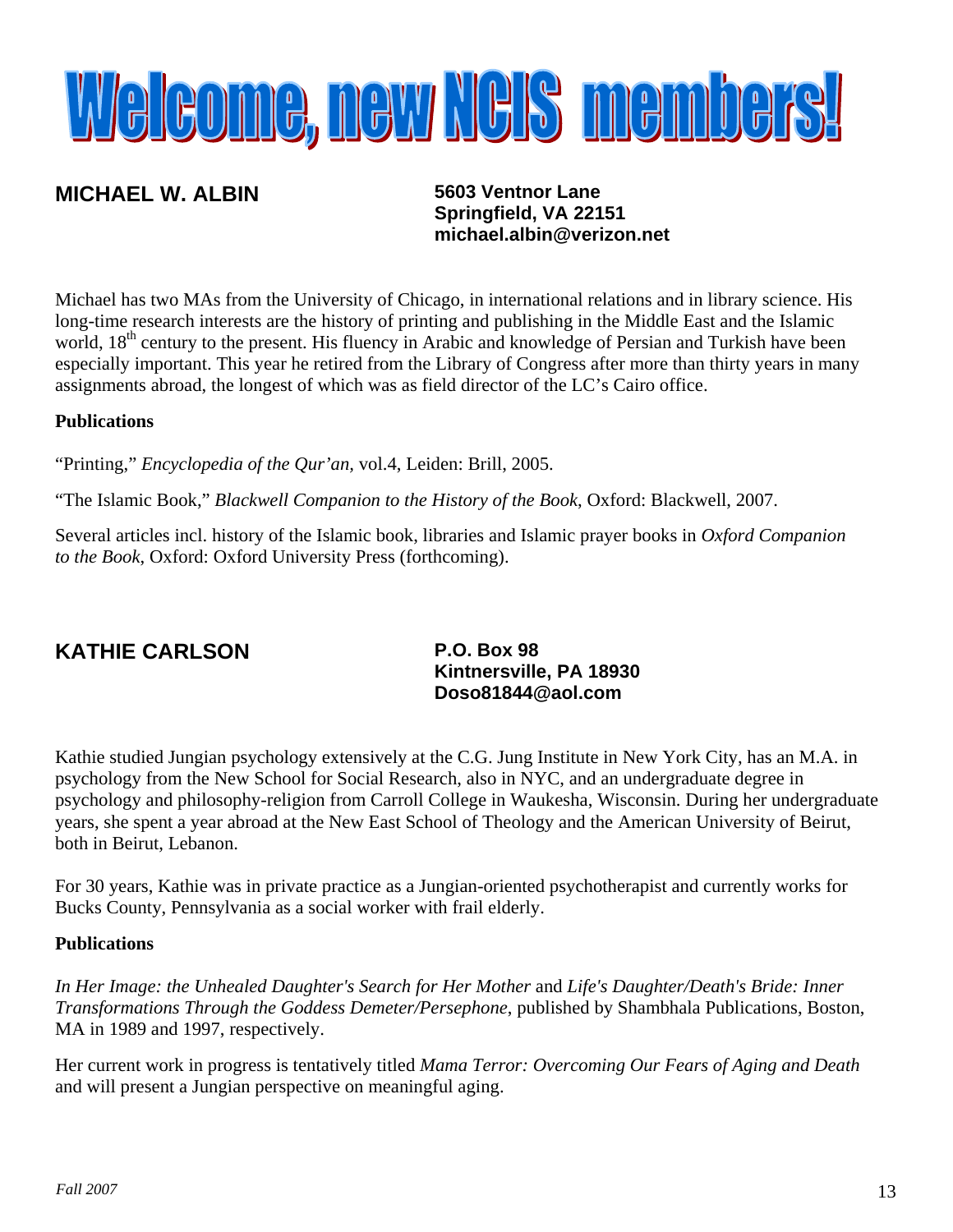## **Dorchester, MA 02122 [carsonr35@comcast.net](mailto:carsonr35@comcast.net)**

Richard has a Ph.D. in English from Brown University with research areas in American cultural studies -- American literature's representation of American continental expansion and the representation of America as the body of a Native American woman. A current project is the story of twelve-year-old Hannah Ocuish who was executed in December 1786 in New London, Connecticut, for the murder of a six-year-old girl whose prominent family accused Hannah of stealing cherries. Hannah was mentally challenged and lived a foster child in town. She was dragged before the corpse of the murdered child and confessed to the crime. Her confession remained the only evidence against her.

#### **Publications**

" 'A matter of whispered communication': Pragmatism, *The Bostonians*, and the Culture of Uncertainty," in *Conversations with Pragmatism*. Value Inquiry Book Series, Amsterdam: Rodopi, Press, 2002.

"Closet Space," *Providence Sunday Journal*, August 1991. Winner, Short Fiction Contest.

"Nature and the Circles of Initiation in Sara Orne Jewett's *The Country of the Pointed Firs*," *Colby Library Quarterly*, vol.xxi, no. 3, September 1985.

**DENISE E. LASSAW 65330 Knob Hill Road Anchor Point, AK 99556 [dpaljor@homernet.net](mailto:dpaljor@homernet.net)**

Denise's multifaceted life experience includes a stint at the University of Alaska. Otherwise it was the company of famous artists from childhood on and world-wide travel that stamped her interest in art and led to her years-long archival research to create a catalogue raisonné of the work of her famous father, the abstract sculptor Ibram Lassaw (1913-2003), and an annotated bibliography documenting all book and media writings about him.

Her research includes cataloging over seventy years' worth of Lassaw's own writings, letters, documents, photographs and slides and she continues to do research in art history and the work of many contemporary artists. She has written and edited articles on art, performed her published and unpublished poetry, and long worked on behalf of human rights in Tibet including extensive involvement on several films about Tibet.

#### **Publications**

"On Ibram Lassaw'a Drawings of the 1940's," ex. cat. *A Sculptor's Drawings. 1945-1950*, New York: Pollack-Krasner House and Study Center, 2004.

*Ibram Lassaw: A Bouquet of Memories*, Denise Lassaw, ed., East Hampton, NY: Guild Hall Museum, 2004.

"Ibram Lassaw's Life and Art: A Personal Account," *Ibram Lassaw: Deep Space and Beyond*, ed. Steve Arbury, Radford, VA: Radford University Press, 2002.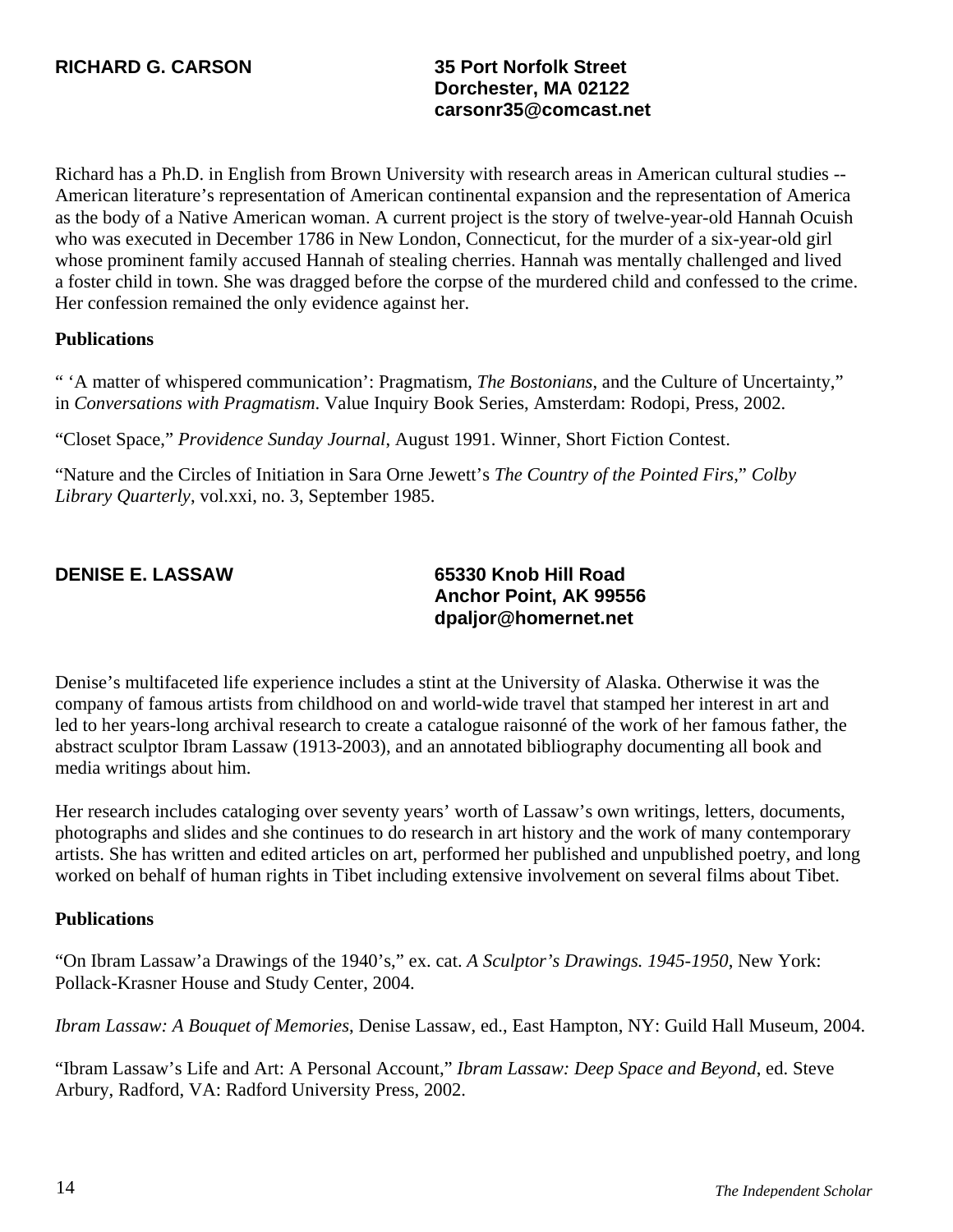**101 Claridge Court #4 Princeton, NJ 08540-7032 [allenina@marxbrosseau.com](mailto:allenina@marxbrosseau.com)**

While we would normally provide separate entries for a joint membership, Ina and Allen's lifelong collaboration have established them together as among the leading American experts on art conservation and restoration. Ina has a BA in studio art and art history from Queen's College/CUNY and Allen has a BS in Business from Northwestern University.

Their specialty in antiques is furniture and painted and gilded surfaces. They have taught, lectured, and led workshops throughout the US and Canada and their publications are standard references on the subjects.

Ina's current research interest is mid-19<sup>th</sup> century vernacular painted surfaces in America and Allen's is early 19<sup>th</sup> century gilded techniques on Asian lacquer. They have done major restoration work for leading American art museums and other collections and are the founders of The Finishing School, which attracts young artisans and scholars to continue their tradition.

**Publications** [coauthored]

*Furniture Restoration,* New York: Watson-Guptill Publications, 2007.

"Restoration of Damaged Verre Églomisé, " *The Gilder's Tip. Journal of the Society of Gilders*, vol. 21, no. 1, 2007, 14-17.

*Professional Painted Finishes*, New York: Watson-Guptill Publications, 1991.

Because new members join throughout the year, they have traditionally had to wait until the revised annual membership directory appears for their entry in directory format. Instead of

Member Profiles section. New  $\mathbb{R}$   $\mathbb{R}$  members may include three occurs.



making them wait, we have now increased the opportunity for new members to tell their colleagues about their work – papers, books, articles, reviews, and so on – as soon as  $\sim$  they have joined NCIS, in this New bibliographic citations in their  $\mathbb{N}$  biographic information. Thereafter, any member may submit a new publication for listing in *TIS*, as it



For all members, subsequent lectures, courses, book reviews, essays – anything that is current or will happen soon, are very appropriate as member news items in *TIS*.

Send your news items to  $\langle$  [linda-lucas@charter.net](mailto:linda-lucas@charter.net).  $\rangle$  Let us share your good news with your fellow members.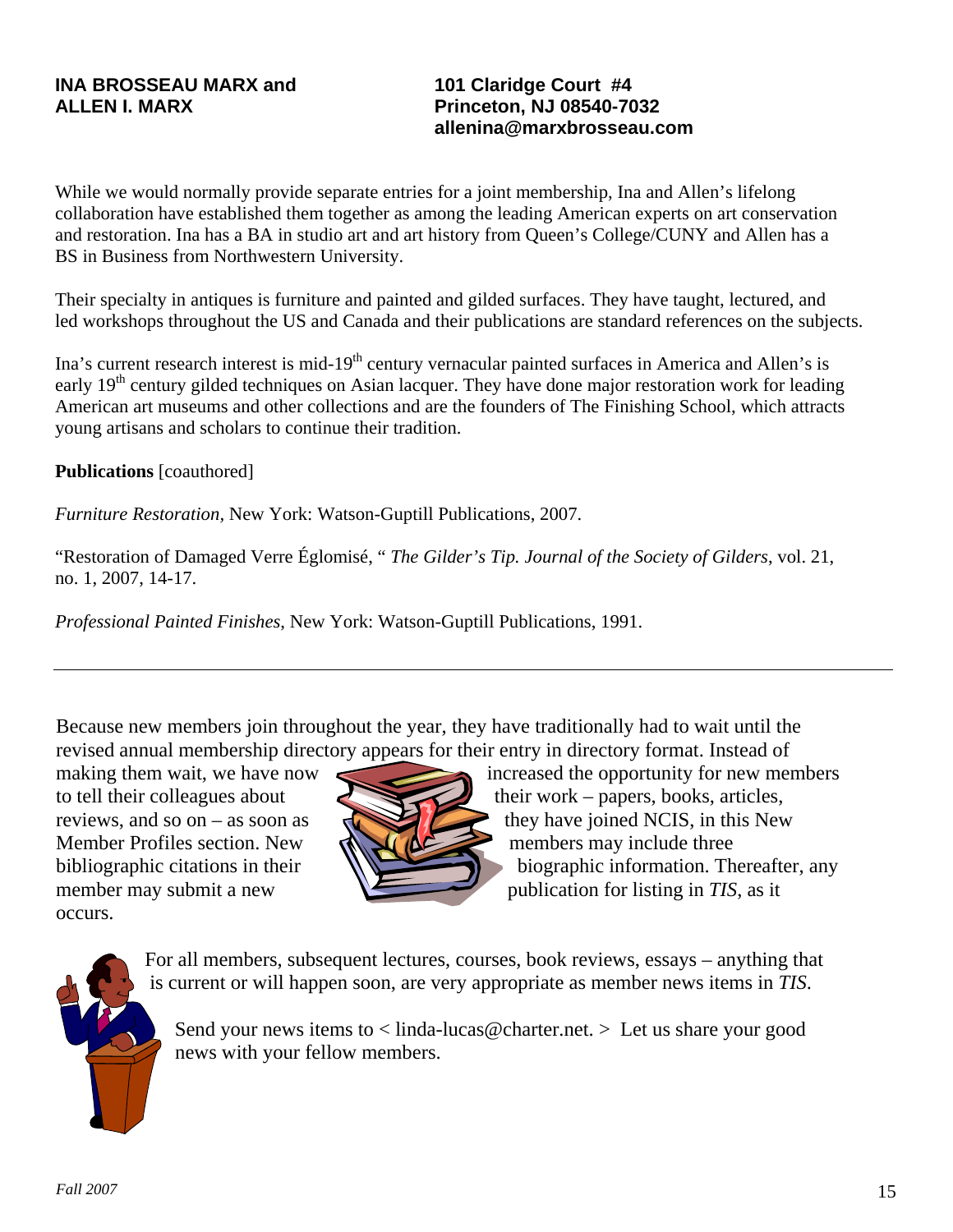# **NCIS staffing changes**

## **Webmaster Margaret DeLacy resigns.**

Excerpts from a letter to Margaret and the Board from Janet Wasserman

Dear Margaret,

Your years of work as Webmaster, Margaret, can never go without our sincerest thanks and appreciation. No one should ever think that the task of a Webmaster is easy and not without its worries. Years of dedication to a volunteer task are, I think, the only real payback we often get from working in a public membership organization. The years were not without their reward, that is, the website was the only face that many an inquiring searcher knew of us. Many independent scholars reached us through the website. In that sense, the years of dedication were a success -- and that was your success.

Margaret, I wish you success in your work as an independent scholar and as a leader of NISA. No one did what you volunteered to do as Webmaster - take on a tough and unrelenting job. Thanks are due you not only from your Board colleagues but also from each and every member of NCIS.

With best wishes,

Janet

## **Board member Alicia Zavala Galvàn resigns.**

Excerpts from a letter to Alicia from Janet Wasserman

Dear Alicia,

I am truly sorry that you have resigned. You've served NCIS in a most dedicated and committed way. I know that when I became vice president and president, I saw you as a shining example of selfless devotion to the Board and as an active member of NCIS doing hard work on several committees including the task of chair on the Awards Committee. You've given so much to NCIS. I hope that leaving the Board will bring some time for you to do the things you must.

With my deepest thanks to you, Alicia, for being with us. I send you my personal warmest regards and affection.

Janet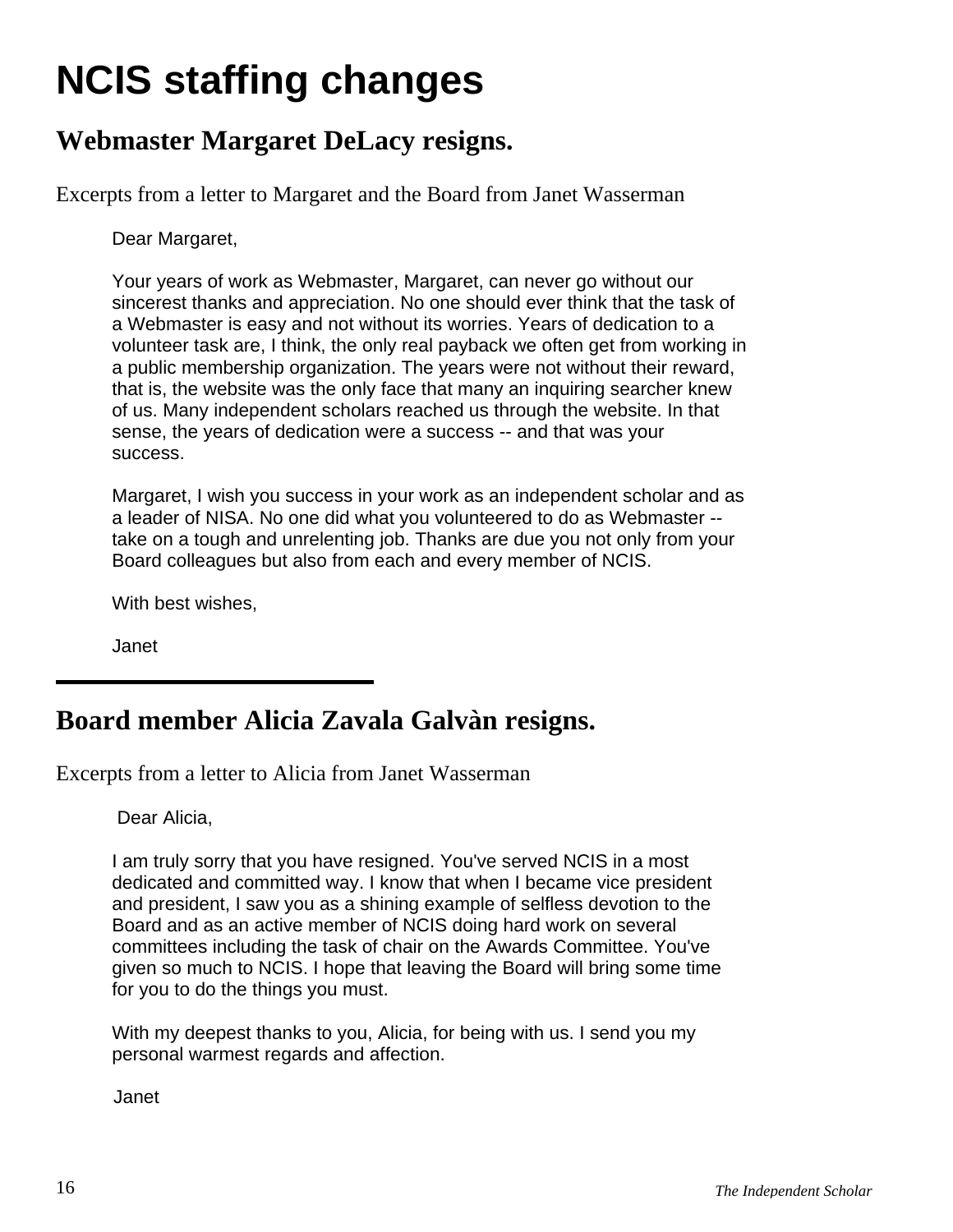# Miscellaneous Minders & Musings

# **Getting an article peer-reviewed or published**

In response to a member's query about being published in a peer-reviewed journal, **Janet Wasserman** shares the following information:

**1st** Look for the journals that you are thinking of submitting your paper to and check online for their contributor guidelines and publication policy.

**2<sup>nd</sup>** You can look in the NCIS Member Directory under Disciplines (back of the book) and find the names of members who self-identify in your discipline. You can find their contact info in the alpha listing and see if they have published in your discipline's journals. At that point, you can e-mail those members and ask for help, for example, in reading your draft or ask them what their experience has been in being published in peer-review journals.

## **3rd**

not it is a double-blind option, is clear and you want to get published, just  $\Box$  submit your article. I cannot think of any  $\begin{pmatrix} \bullet & \bullet \\ \bullet & \bullet \end{pmatrix}$  way of getting a recommendation that would  $\overline{u} = \frac{1}{2}$  move the process forward of what the journal  $\bigcirc$ way of peer review.

itself controls in the If the journal's policy of peer review, whether or

You CAN Google an exact query. I've done it. Use your keywords -- "peer review," "scholarly and see what comes up. There

journal," "published" -- in an interrogatory will be many sites. See Ron Gross's *The Independent Scholar's Handbook*, digitized edition now online free at <http://www.sfu.ca/independentscholars/isbook.htm>

## **5th**

**4th**

It is worth a session as part of a workshop on getting published anywhere.

**6th** Keep a log and consider getting an article about your experience published in our very mildly peer-reviewed *TIS*!

Editor's note: *We welcome readers' advice and experience in having their papers published in a peer-reviewed scholarly journal. Send your comments to <[linda-lucas@charter.net](mailto:linda-lucas@charter.net). >*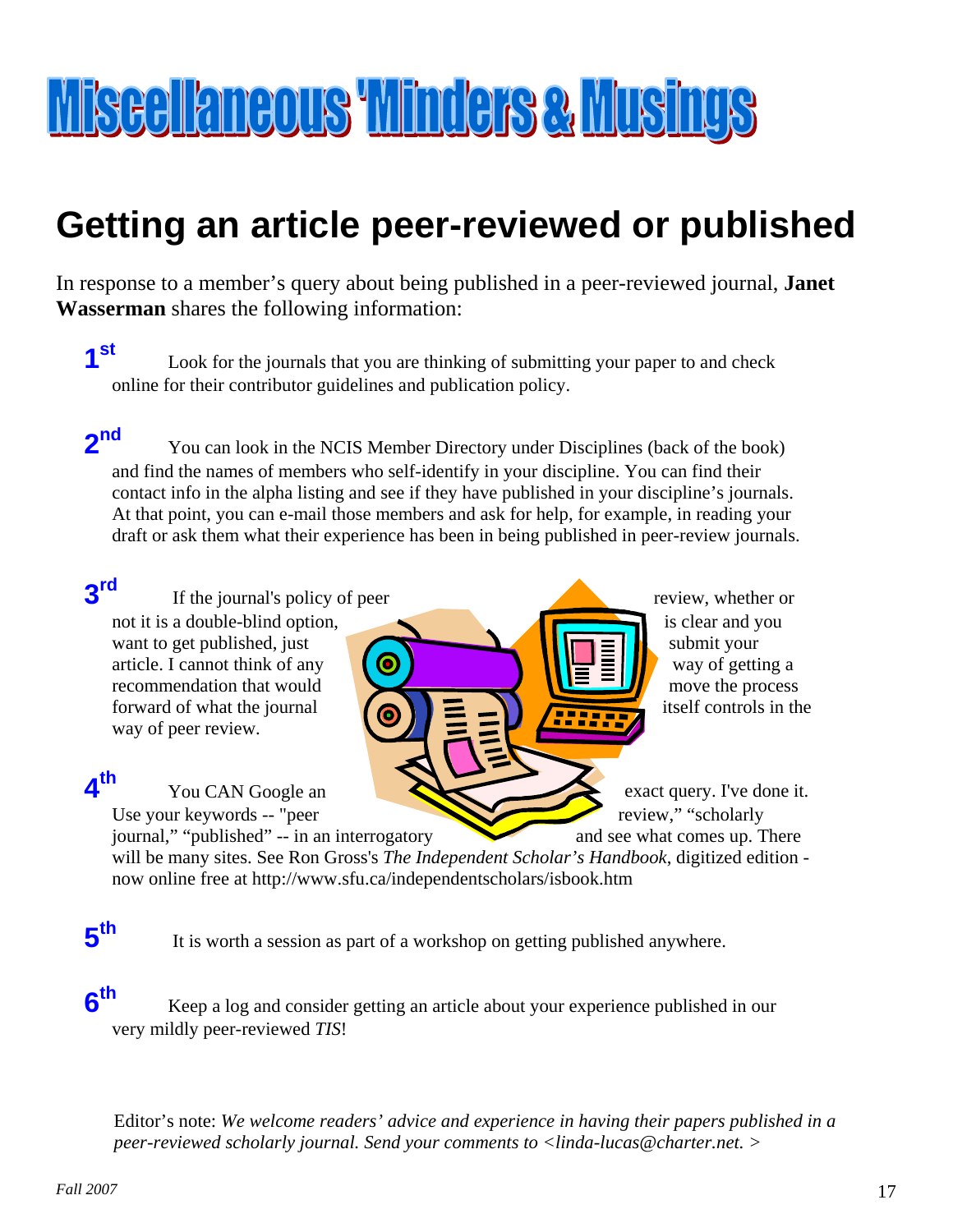# **A word about access to online journals**

Member **Karen Reeds** shares the following information:



In the MEDTEXTL discussion earlier this summer about independent scholars, I posted a message about "lack of access to online ... journals [that marginalizes] any researcher who is not affiliated with an institution with a big library: independent scholars, faculty and students at smaller colleges and high schools, museum staff, journalists, local historians.... Even if you have the access now, you can't count on it for the future--just when you need to turn that dissertation into a book! Even if you get that brilliant article published, you might not be able to read it yourself online!"

I've said a bit more on the issue in a short Forum piece in *American Periodicals*: Reeds, Karen. "Unlocking the Virtual Stacks," *American* 

*Periodicals: A Journal of History, Criticism, and Bibliography*, Volume 17, Number 1, 2007, pp. 121- 123. (Available online through Project MUSE--if you have access.)

Karen Reeds Princeton Research Forum/National Coalition of Independent Scholars <[http://www.princetonresearchforum.org/>](http://www.princetonresearchforum.org/) <<http://www.ncis.org/>>

# **Volunteer advisories: Need an editor?**

Member **Rhoda Lewin** writes:

I've been an editor most of my life, and certainly have the skills and experience to help our members organize and edit their works. I look forward to your response... and to doing the kind of work I really enjoy much, much more than writing yet another book, or scholarly article.

Rhoda Lewin <TRLewin@aol.com>

Editor's note: *We are glad to post in TIS any member's voluntary offer to share your talents and experiences for serving the members. Email your comments to [<linda-lucas@charter.net>.](mailto:linda-lucas@charter.net)*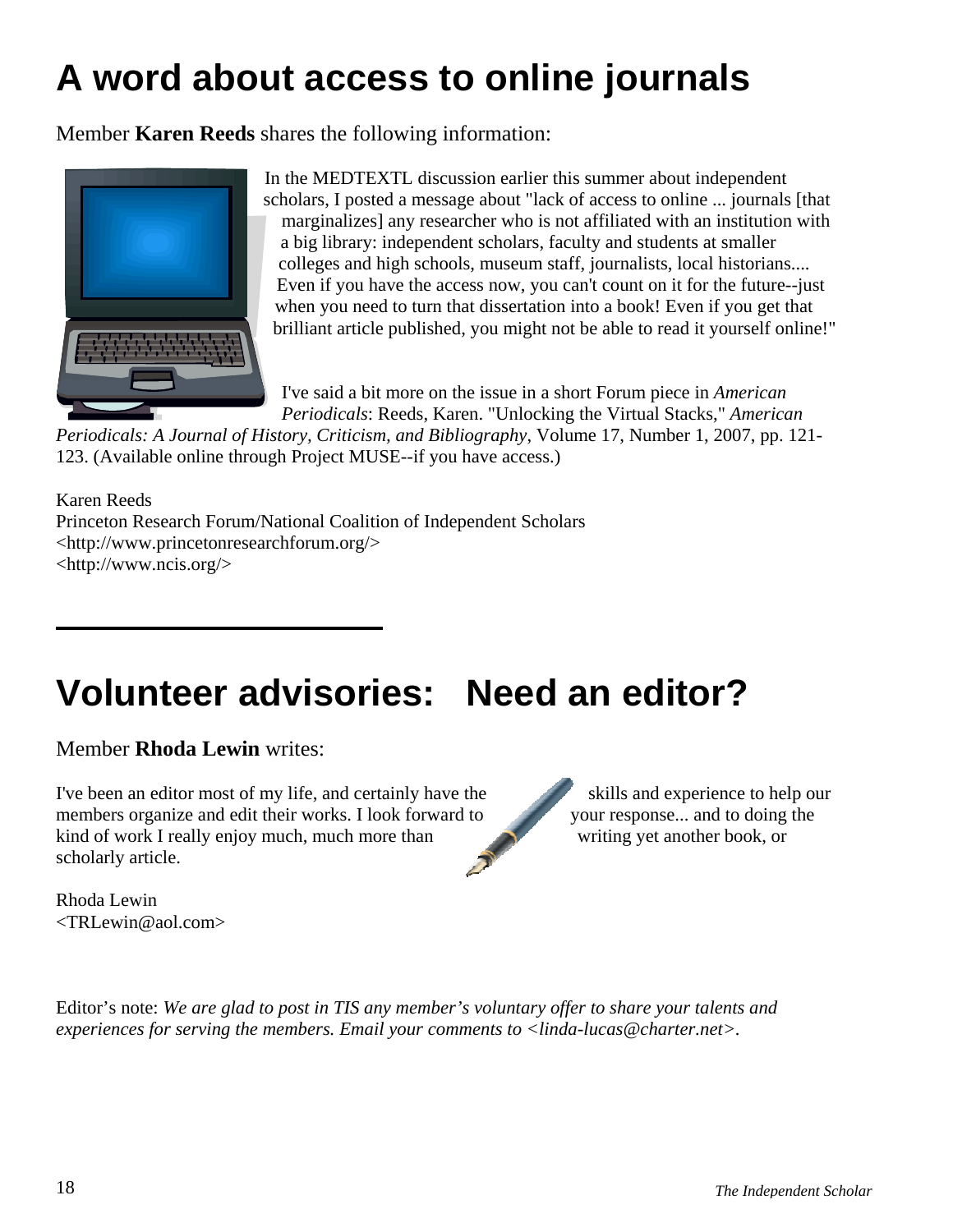

Pilgrim Press, 2005) was published in German translation in June Member **Kristin Herzog's** book, *Children and Our Global Future: Theological and Social Challenges* (Cleveland, OH: 2007 as *"Kinder und unsere globale Zukunft: Theologische und soziale Herausforderungen"* by the Neukirchener Verlag.

In July, the author presented the book in Duisburg at the center of "Kindernothilfe," an organization working for children in 27 countries. Several newspapers of the Rhineland reported very positively on the event and the content of the book.

Member **Katalin Kádár Lynn** has published two books. They are the English and Hungarian Edition of the same work.

Portions of the book were presented at the Hungarian Studies Association Conference in Bloomington, Indiana at the University of Indiana in April of 2006 and at the American Association for the Advancement of Slavic Studies conferences in Salt Lake City in November of 2005 and in Washington, DC in November of 2006.

Hungarian Edition: Kádár Lynn Katalin: *Eckhardt Tibor amerikai évei 1941- 1972*. L'Harmattan Kiado. Budapest and Paris. 2006. Foreword by Dr. Otto von Habsburg.

English Edition: Katalin Kádár Lynn: *Tibor Eckhardt: His American Years, 1941-1972*. East European Monographs, Boulder. Distributed by Columbia University Press, New York 2007. Foreword by Dr. Otto von Habsburg.



## **Member address change**

Ellen Gilbert 227 Stuart Road East Princeton, NJ 08540

[edg5@columbia.edu](mailto:edg5@columbia.edu) Phone: 609-947-3535



Editor's note*: We are happy to post member directory updates in TIS.* 

 *Send your updates to [<linda-lucas@charter.net>](mailto:linda-lucas@charter.net).*